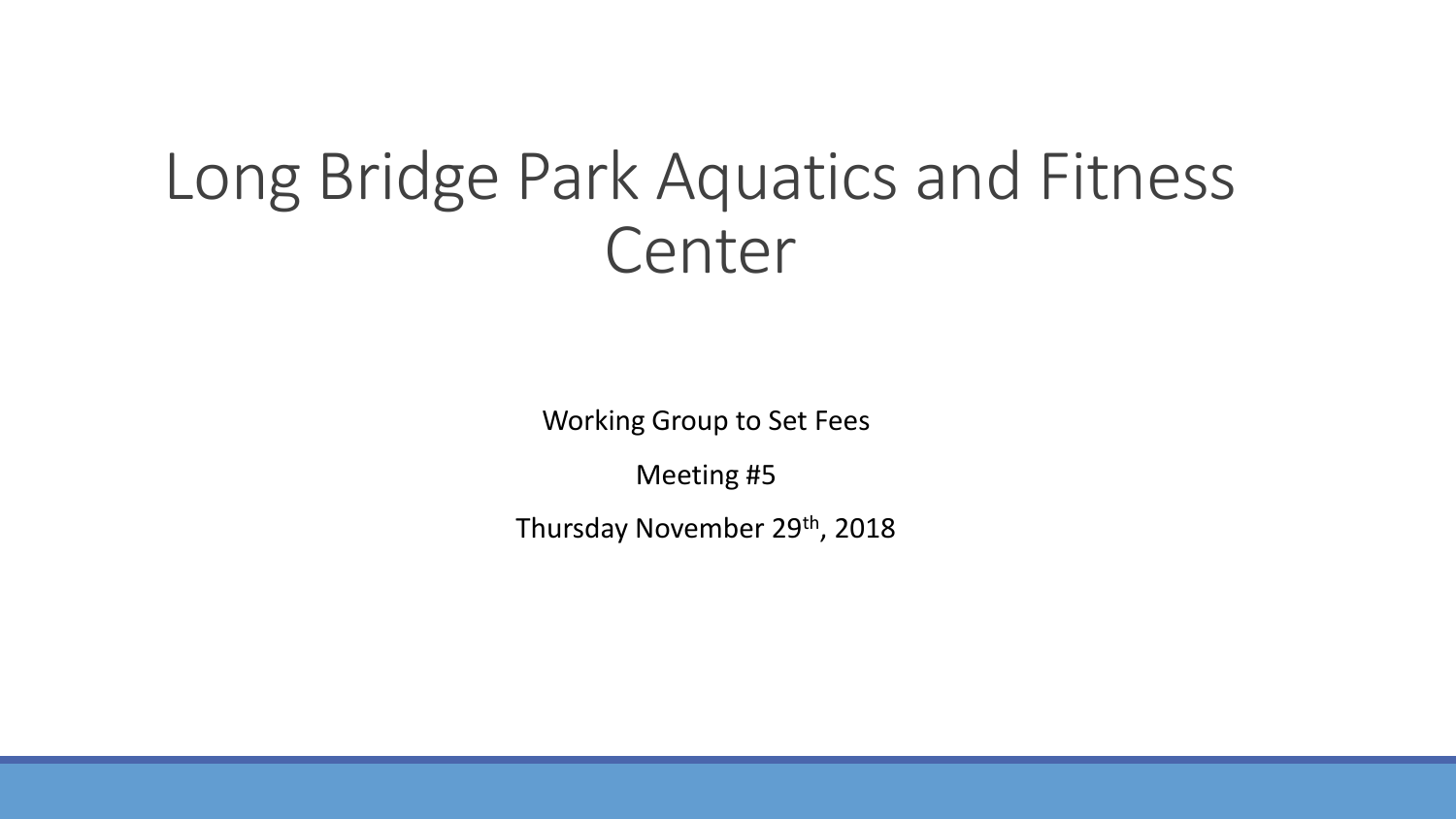# Agenda

| $\bullet$ | <b>Web Based Survey Results</b>                                           | $7:00 - 7:10$ |
|-----------|---------------------------------------------------------------------------|---------------|
| $\bullet$ | <b>Working Group Timeline</b>                                             | $7:10 - 7:15$ |
| $\bullet$ | <b>Review Working Group Charge</b>                                        | $7:15 - 7:20$ |
| $\bullet$ | Review Proposed Fee Package<br>Charge Objective #1<br>Charge Objective #2 | $7:20 - 8:00$ |
| $\bullet$ | Charge Objective #3 Arlington Public Schools Reciprocity Discussion       | $8:00 - 8:20$ |
| $\bullet$ | Charge Objective #4 Current DPR Fitness Programs Reciprocity              | $8:20 - 8:30$ |
| $\bullet$ | <b>Final Report Recommendations</b>                                       | 8:30-8:55     |

• Next Steps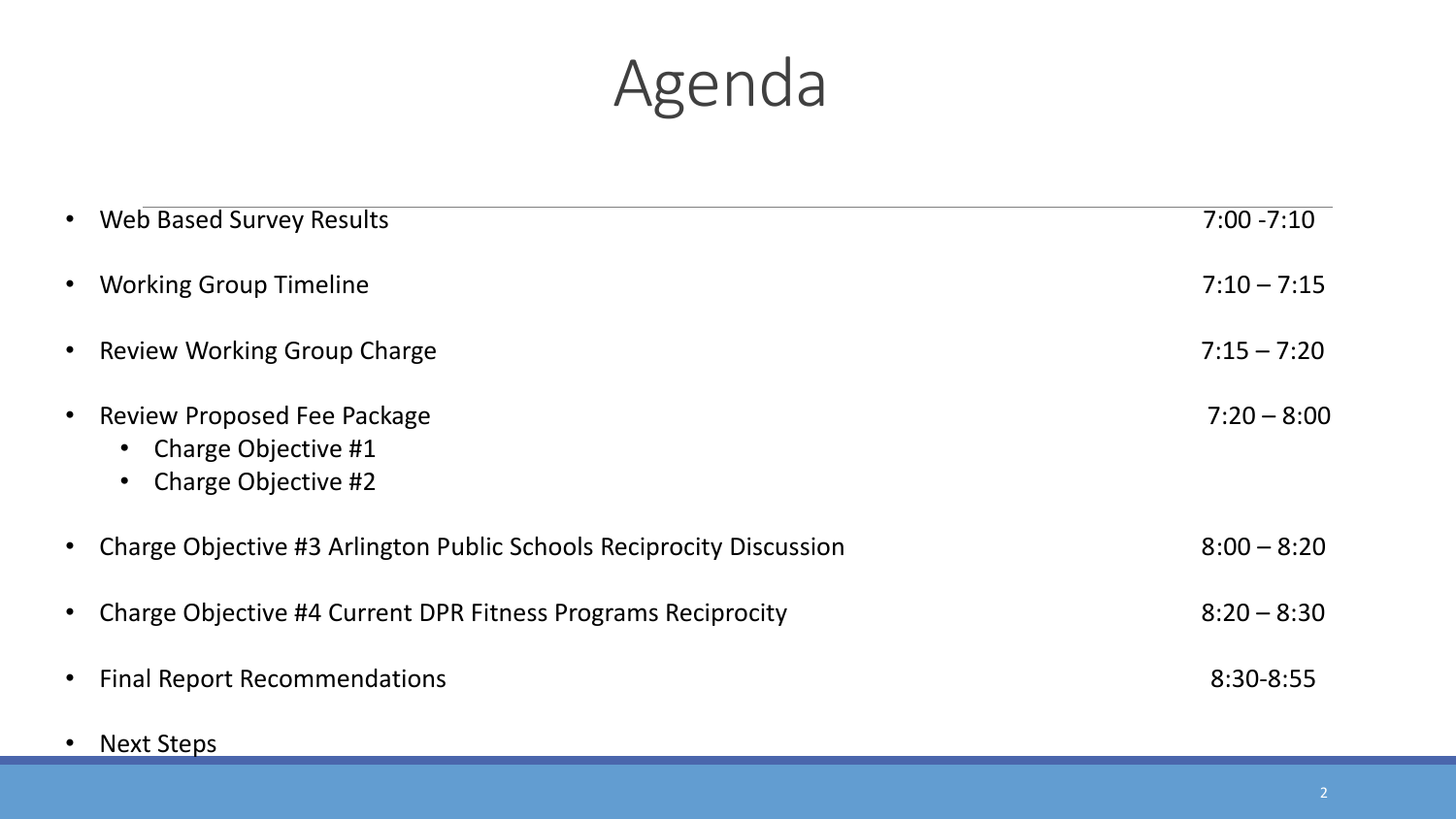# Timeline

- Meeting #5 Thursday November 29<sup>th</sup> 2018.
	- Review , discuss, and approve Working Group Chair's recommended fee package.
	- Recommend topics and themes for final report.
- Final Meeting #6 Thursday December 13<sup>th</sup> 2018.
	- Potential for joint LBPAC, Fees Working Group meeting to present final report.
	- If not with LBPAC, will review final report and end work.
- January 2019
	- Parks and Recreation Commission
	- Sports Commission
	- Senior Adult Council
- Spring 2019
	- Working Group Recommendations to potentially be presented as part of Department of Parks and Recreation budget work session.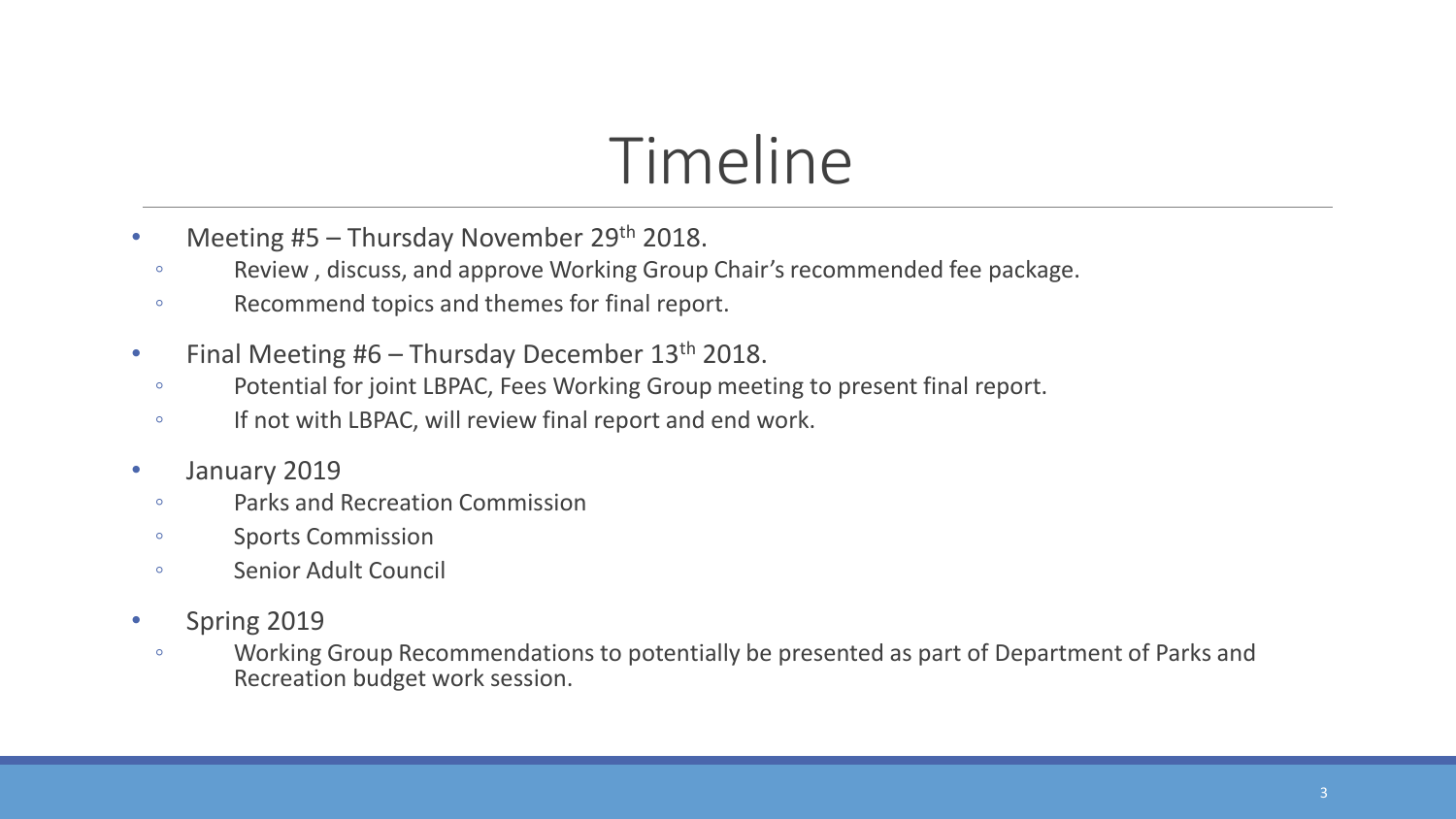# Working Group Charge & Objectives

- Recommend fees for memberships, passes, and other proposed uses of the Long Bridge Park Aquatics and Fitness Center in accordance with the Department of Parks and Recreation (DPR) fee setting policies, while being mindful of neighboring jurisdictions membership fees.
- Recommend membership durations, daily pass types, and classifications for memberships and rates including but not limited to: Single Adults, Families, Senior Citizens, Businesses, and Visiting Groups.
- Make recommendations for membership reciprocity between the Arlington Public School pools, and the Long Bridge Aquatics and Fitness Center.
- Make recommendations for membership reciprocity between existing DPR memberships including fitness memberships, and Office of Senior Adult Program memberships.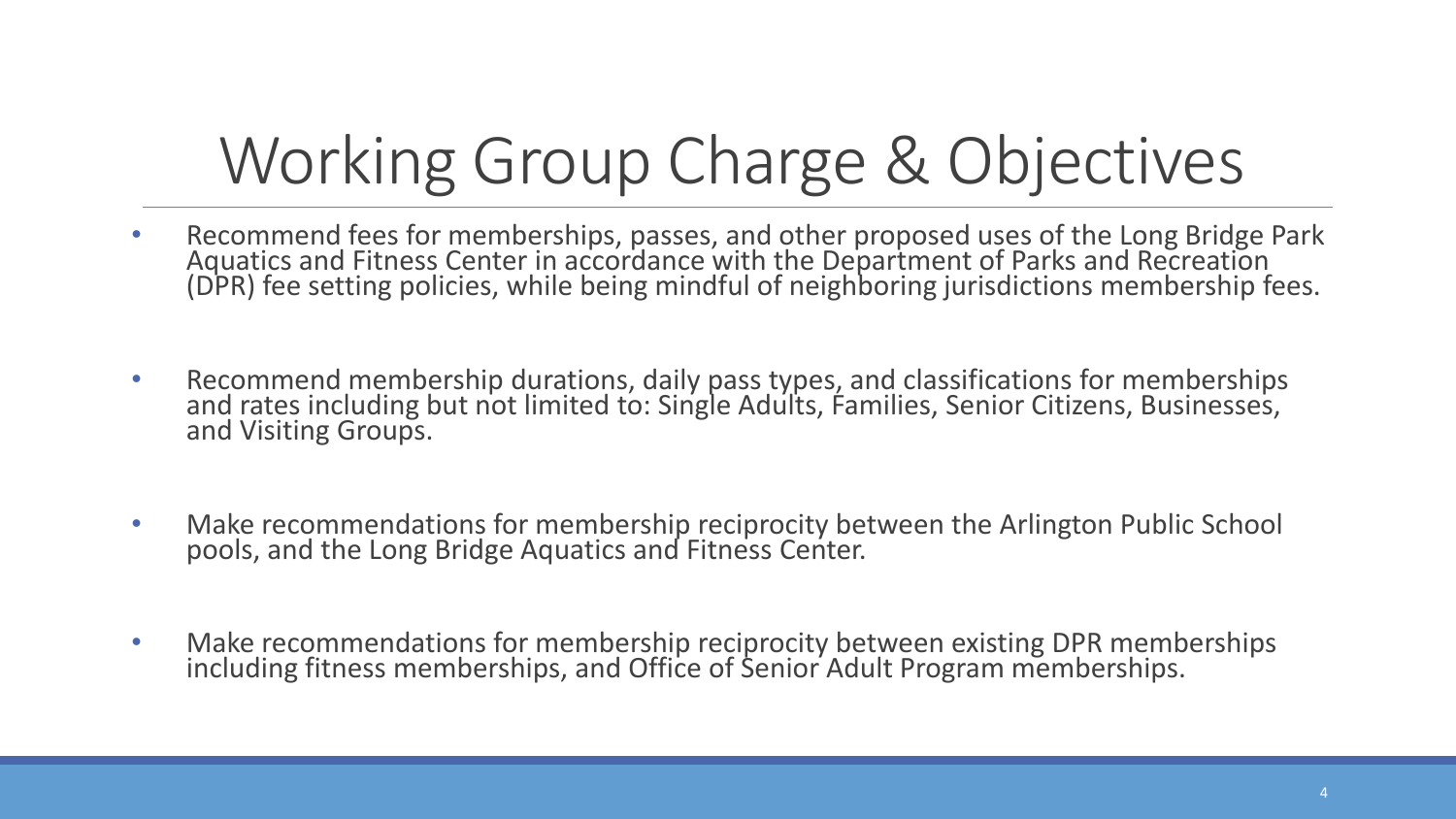# Fee Package Recommendations

- Child Daily Pass
- Child 10-Visit Pass
- Child 20- Visit Pass
- Child 1-Month Pass
- Child 6-Month Pass
- Child School-Year Pass (Sept-June)
- Child Annual Pass
- Matinee Daily
- Family Daily
- Adult Daily Pass
- Adult 10-Visit Pass
- Adult 20- Visit Pass
- Adult 1-Month Pass
- Adult 6-Month Pass
- Adult School-Year Pass (Sept-June)
- Adult Annual Pass
- Matinee Daily
- Family Daily
- Senior Daily Pass
- Senior 10-Visit Pass
- Senior 20- Visit Pass
- Senior 1-Month Pass
- Senior 6-Month Pass
- Senior School-Year Pass (Sept-June)
- Senior Annual Pass
- Matinee Daily
- Family Daily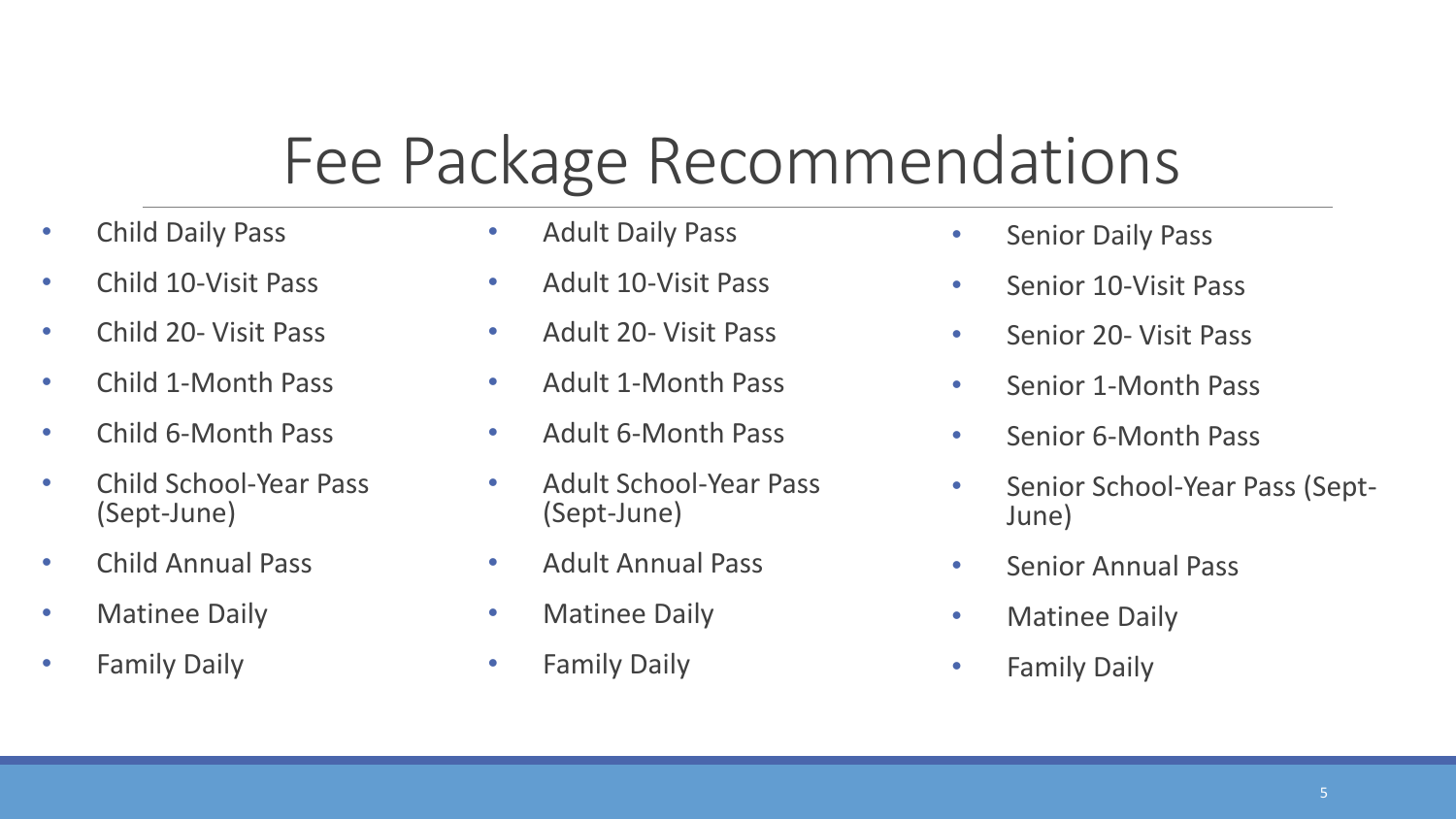# Child Daily Pass

- Recommended Fee: **\$5.00**
- Survey Responses
	- 71% of respondents would pay \$5 or more for a Daily Child Pass.
	- 9% of respondents prefer a daily pass option.
- 2013 Brailsford and Dunlavey Model
	- Daily Child Pass: \$6.00
- Benchmarking
	- $\circ$  Fairfax \$6.50
	- Alexandria \$5.00
	- Freedom Center \$6.00
- APS
	- $\degree$  \$5.00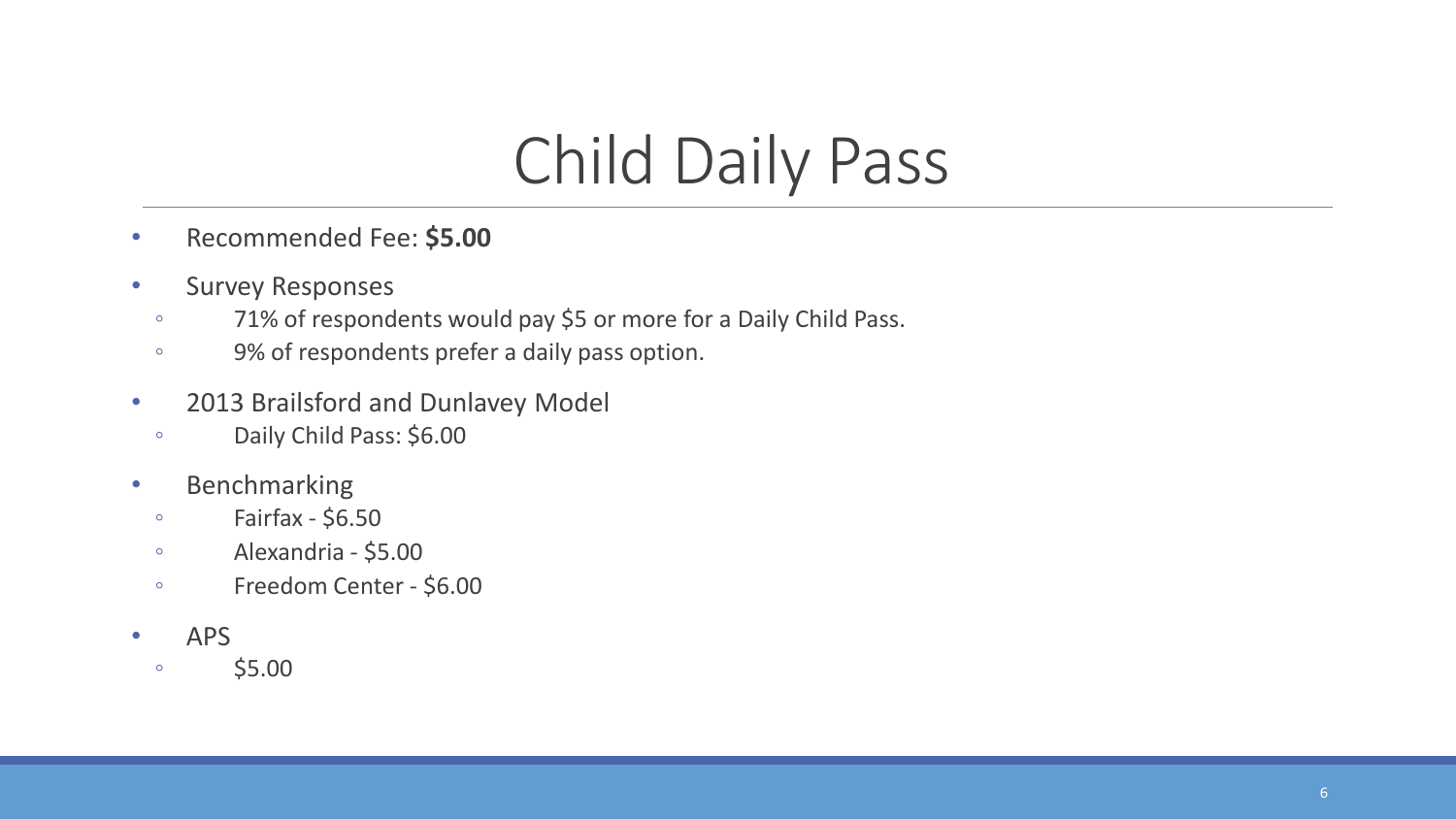# Child 10-Visit Pass

- Recommended Fee: **\$45.00**
- Methodology: 10 daily visits for price of 9.
- Survey Responses
	- 57% of respondents prefer a 10-visit pass.
	- 71% of respondents would pay \$5.00 or more for a daily pass.
- 2013 Brailsford and Dunlavey Model
	- 25-punch pass \$135.00
- Benchmarking
	- Montgomery County 12 entries for price of 10.
- APS
	- \$23.85 for 10 child swims.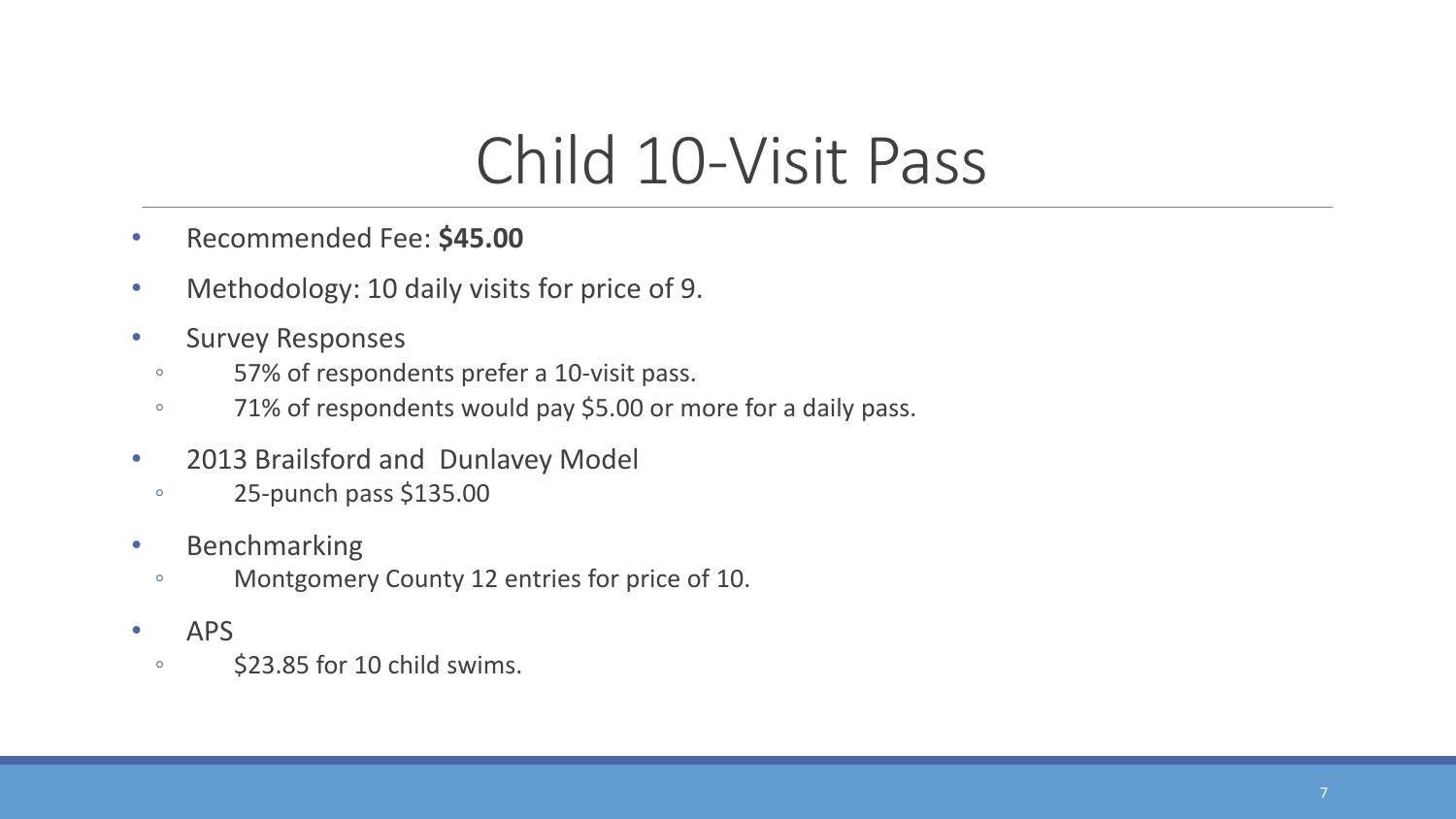# Child 20-Visit Pass

- Recommended Fee: **\$90.00**
- Methodology: 20 daily visits for the price of 18.
- Survey Responses
	- 71% of respondents would pay \$5 or more for a daily child pass.
	- 20% of respondents prefer a 20-punch pass.
- 2013 Brailsford and Dunlavey Model
	- 25 punch-pass \$135.00
- Benchmarking
	- Montgomery County 12 entries for the price of 10.
- APS
	- \$23.85 for 10 child swims.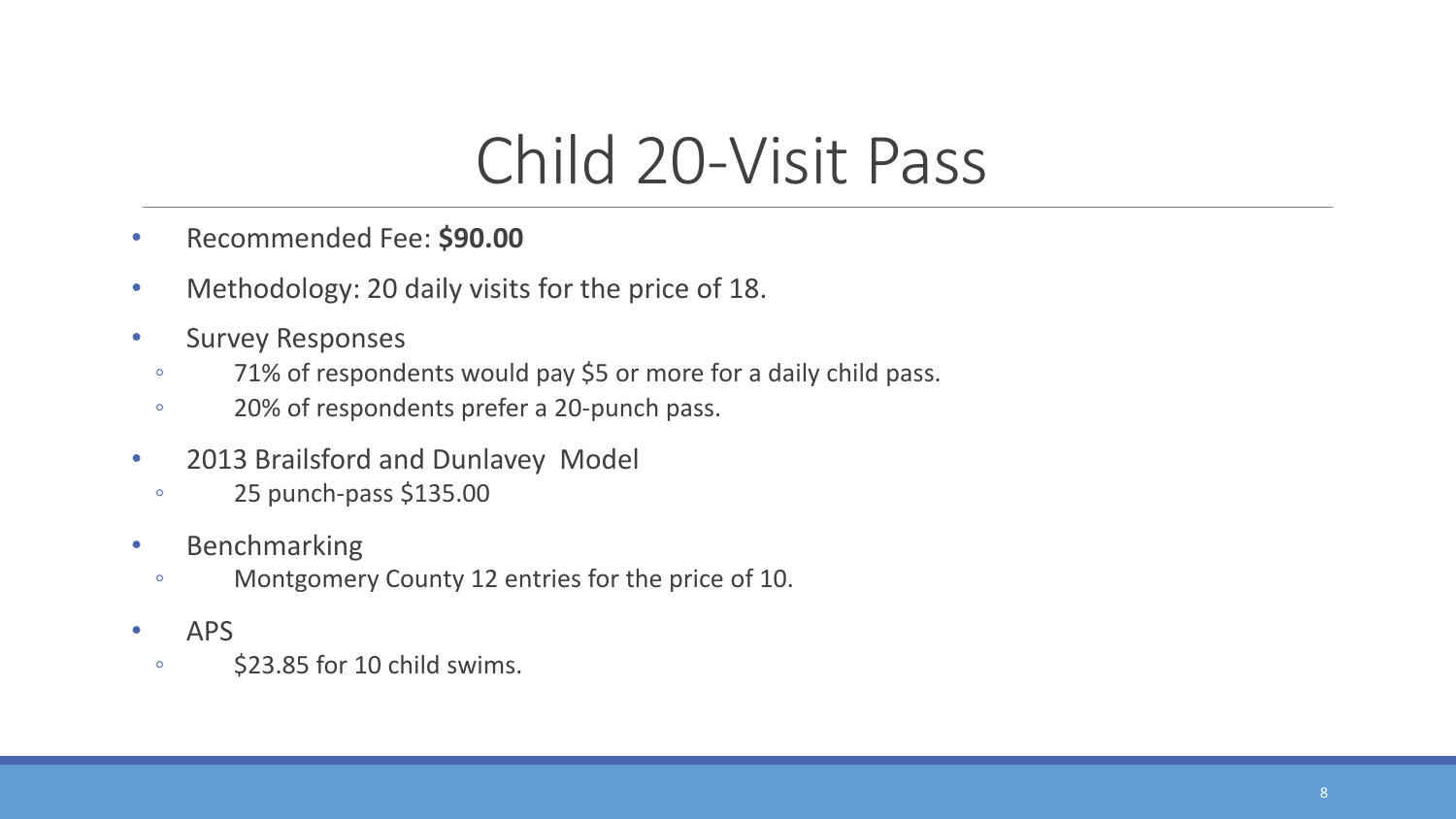### Child 1-Month Pass

- Recommended Fee: **\$50.00**
- Methodology: 10 Child Resident Daily Visits
- Survey Responses
	- 71% of respondents would pay \$5 or more for a Daily Child Pass.
	- 70% would pay \$20 or more for an Annual Child Pass.
- 2013 Brailsford and Dunlavey Model
	- \$35.00 for a monthly dependent membership.
- Benchmarking
	- B&D Model 1-month based on 9.25 monthly visits @ daily rate. \$35.00
	- Fairfax 1-month based on 7.4 monthly visits @ daily rate. \$19.00.
	- Alexandria 6.25 monthly visits @ daily rate.
- APS
	- \$54.00 for 3 months of children swims.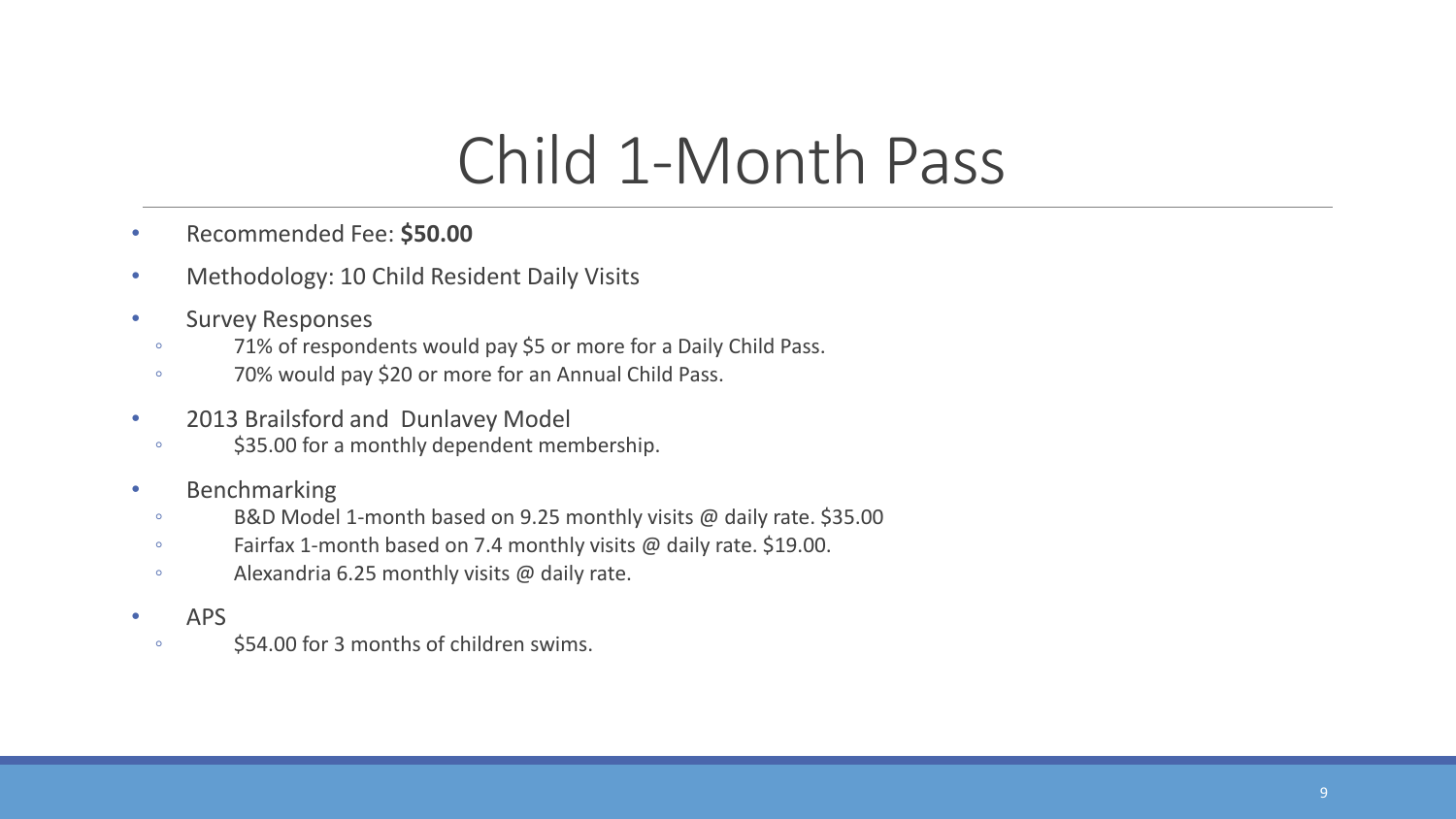# Child 6-Month Pass

- Recommended Fee: **\$200.00**
- Methodology : 40 Child Resident Daily Rate Visits
- Survey Responses
- 2013 Brailsford and Dunlavey Model
	- \$165 for dependent 6-month membership.
- Benchmarking
	- B&D Model based on 45 visits @ daily rate. \$35
	- APS based on 38 visits @ daily rate.
	- Fairfax based on 36 visits @ daily rate. \$91
- APS
	- \$103.35 for 6 months of child resident swims.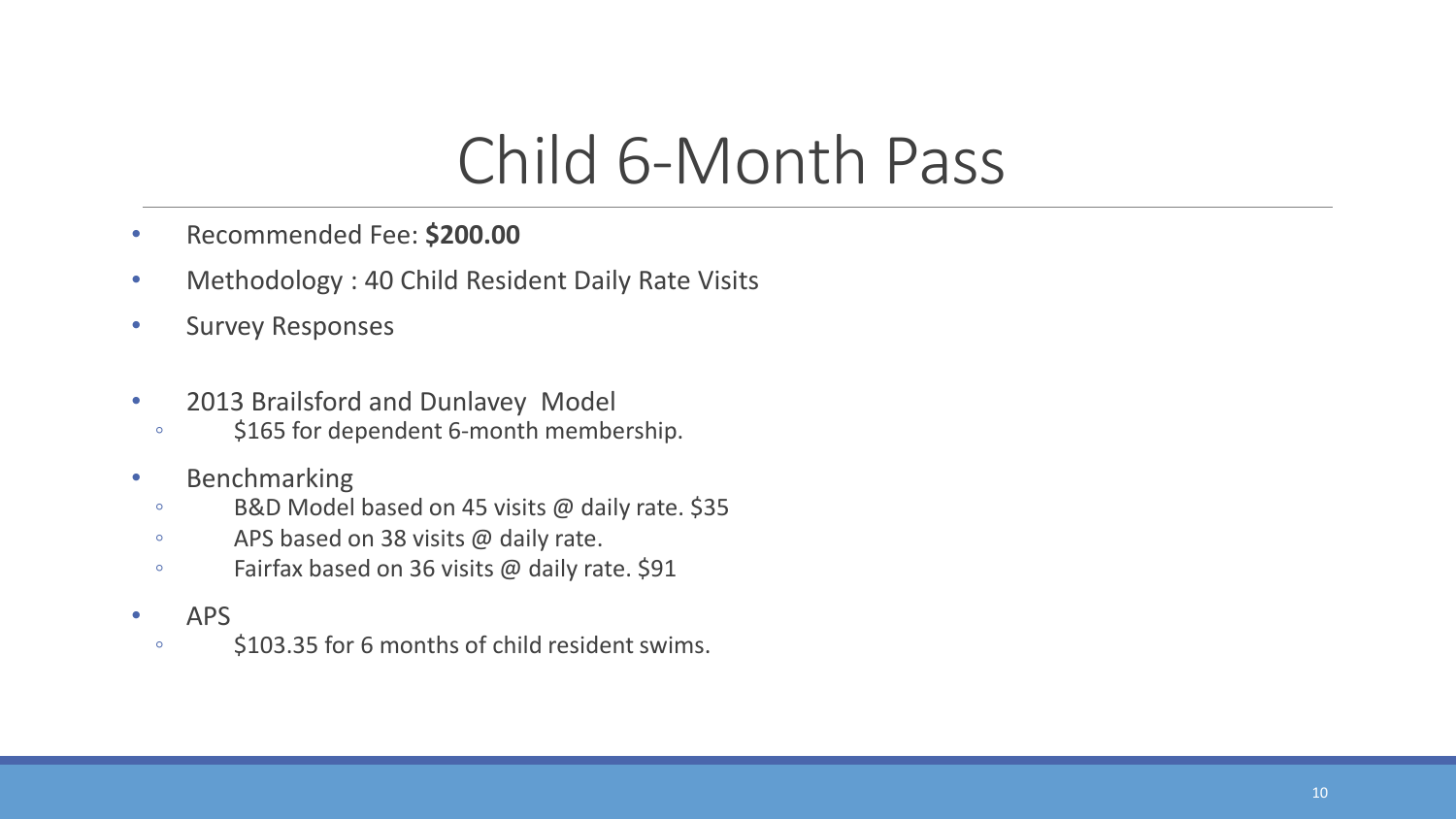# Child School Year Pass

- Recommended Fee: **\$275.00**
- Methodology: 55 child resident rate visits.
- Survey Responses
	- 13% of respondents prefer an annual individual pass
	- 16% of respondents prefer an annual family pass
- 2013 Brailsford and Dunlavey Model
	- $\circ$  N/A
- Benchmarking
- $\circ$  N/A
- APS
- $\circ$  N/A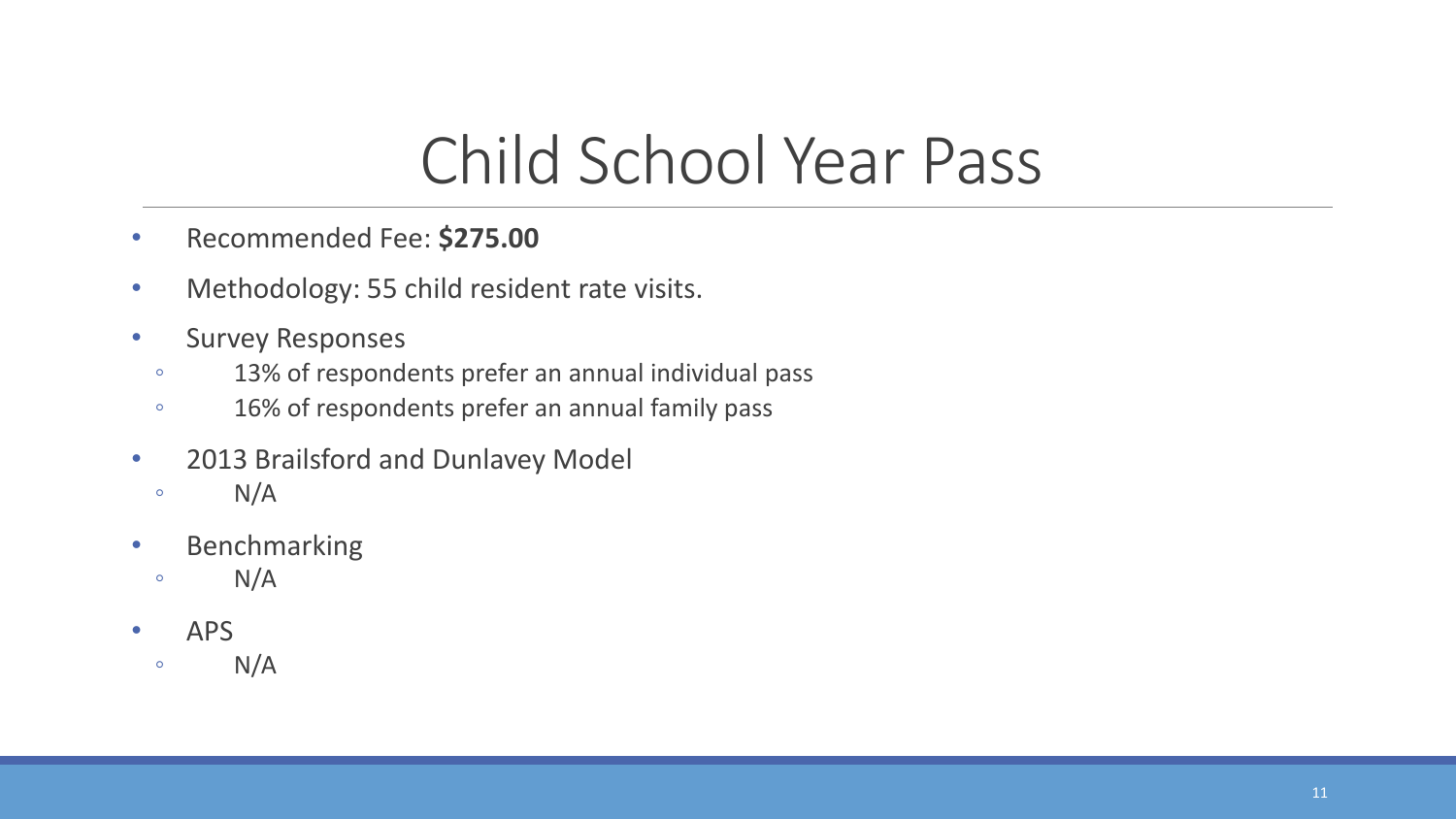# Child Annual Pass

- Recommended Fee: **\$350.00**
- Methodology: Based on 70 Child Resident Daily Rate Visits
- Survey Responses
	- 13% of respondents prefer an annual individual pass
	- 16% of respondents prefer an annual family pass
- 2013 Brailsford and Dunlavey Model
	- \$300.00 for dependent yearly membership.
- Benchmarking
	- B&D Model based on 81 annual visits. \$300
	- APS based on 62 annual visits.
	- Fairfax based on 66 annual visits.\$166.
	- Alexandria based on 56 annual visits. \$450.
- APS
	- \$165.35 for Child annual membership.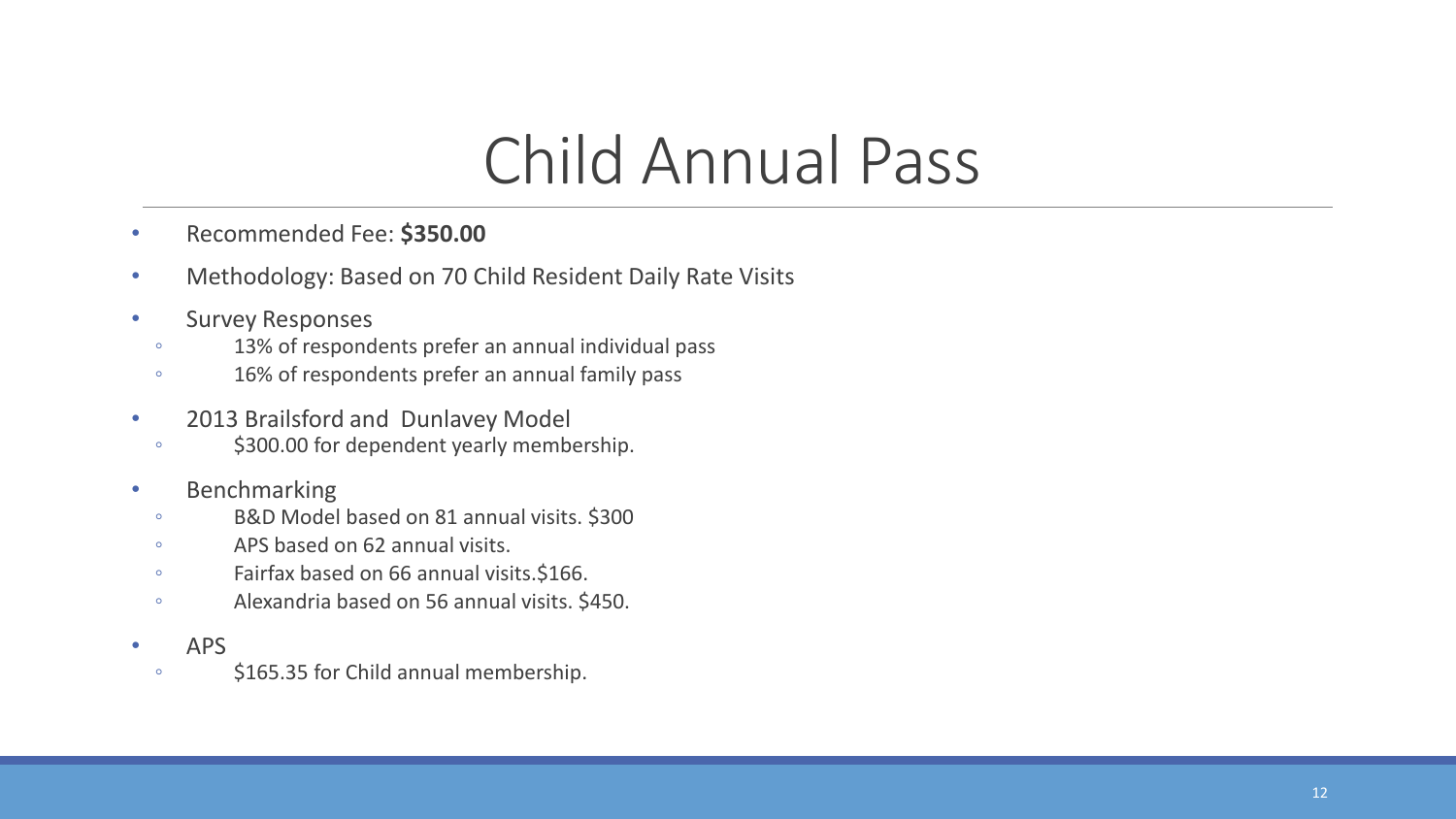# Adult Daily Pass

- Recommended Fee: **\$8.00**
- Survey Responses
	- 9% of respondents prefer a daily pass option.
	- 64% of respondents would pay \$7 or more for daily adult pass.
- 2013 Brailsford and Dunlavey Model
	- Adult Daily Pass \$8.00
- Benchmarking
	- Fairfax \$10.00
	- Freedom Center \$9.00
	- Alexandria \$8.00
- APS
	- \$6.30 resident adult daily pass.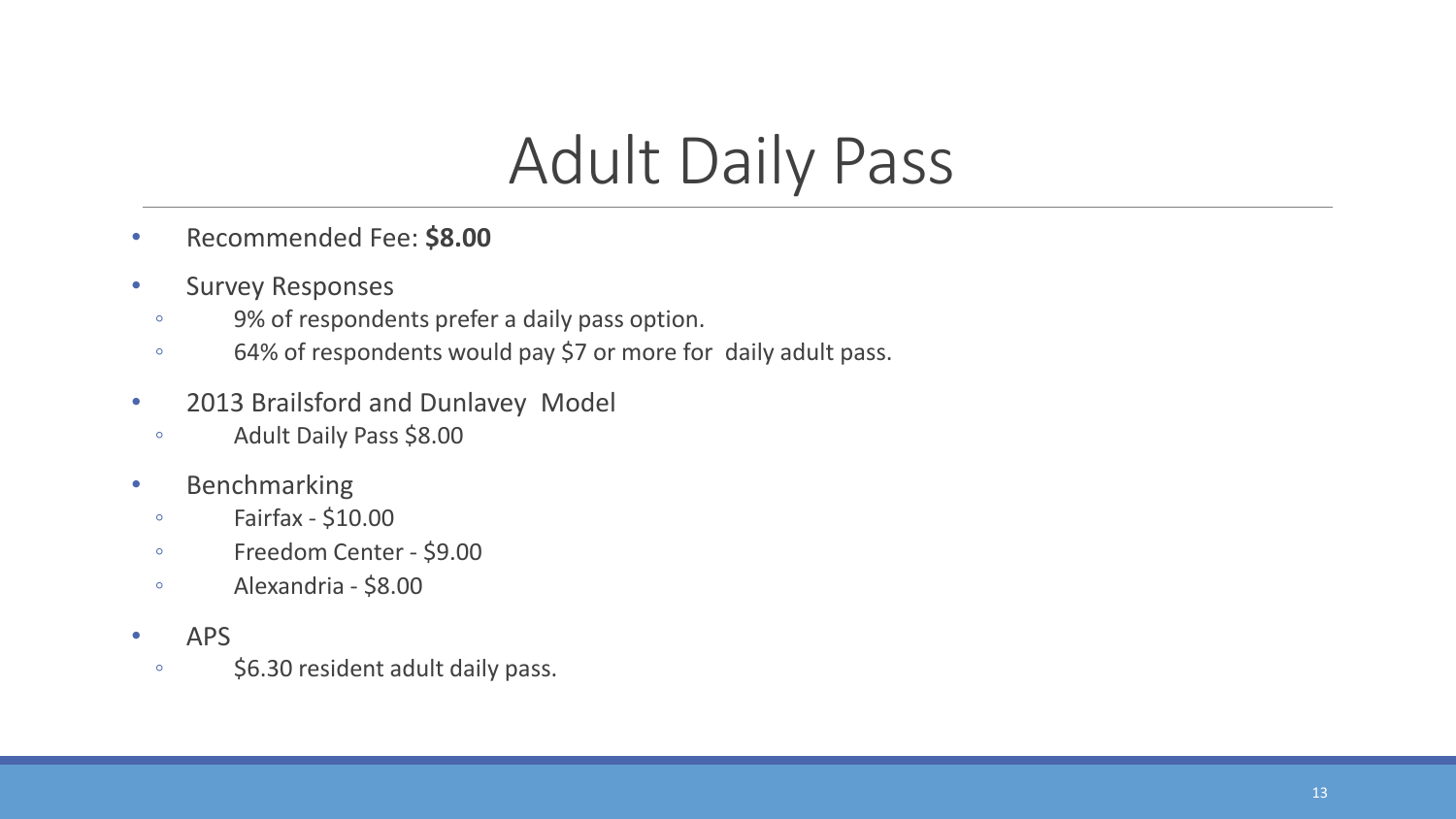### Adult 10-Visit Pass

- Recommended Fee: **\$72.00**
- Methodology: 10 Adult resident daily visits for the price of 9.
- Survey Responses
	- 31% of respondents prefer a punch-pass option.
	- 57% of respondents prefer a 10-visit pass option.
- 2013 Brailsford and Dunlavey Model
	- 25-punch pass \$185.00
- Benchmarking
	- Fairfax \$159.00 for 25 visits
	- Montgomery County \$70 for 12 visits
- APS
	- \$56.75 for 10 resident visits.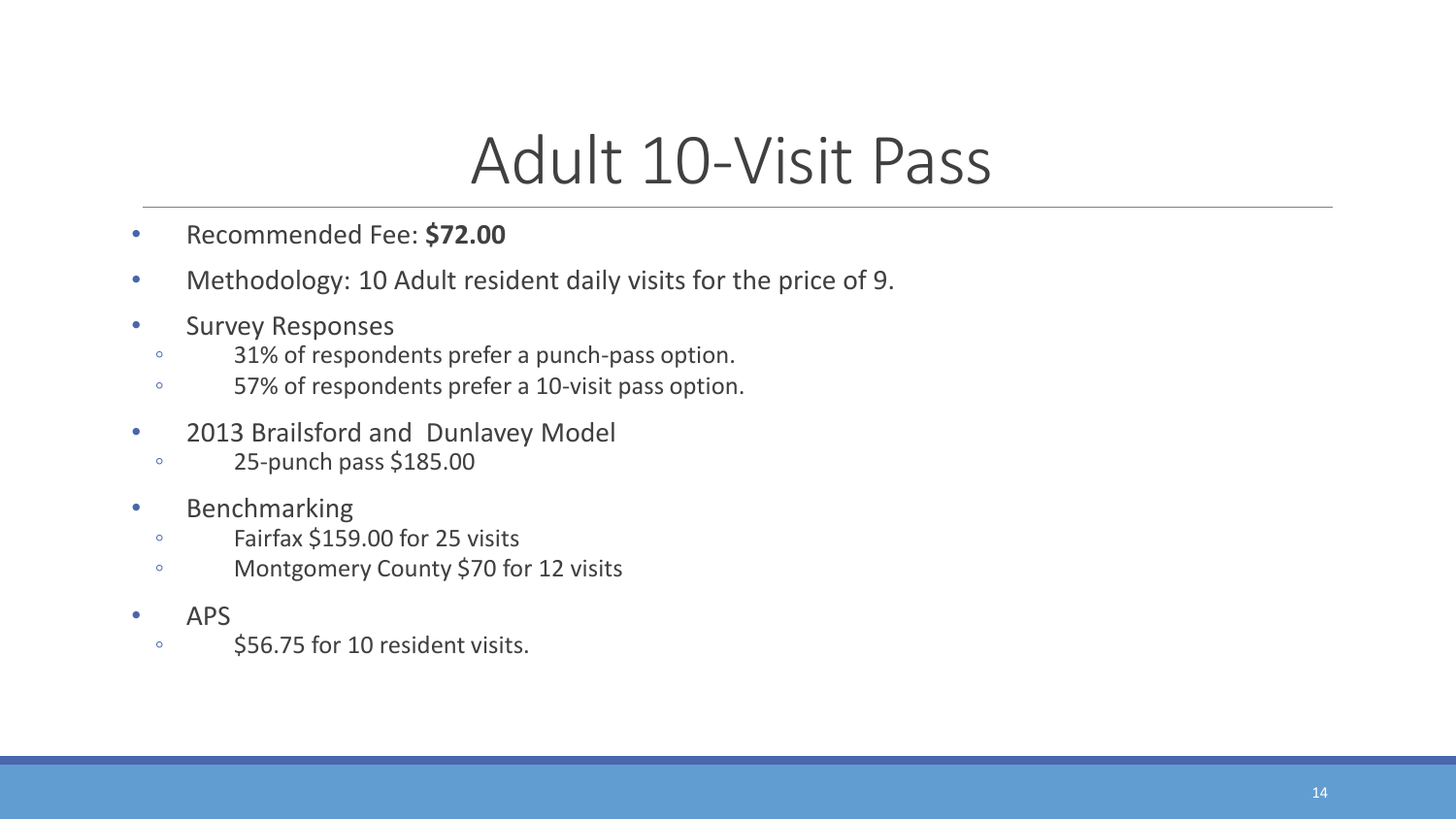### Adult 20-Visit Pass

- Recommended Fee: **\$144.00**
- Methodology: 20 visits for the price of 18.
- Survey Responses
	- 31% of respondents prefer a punch-pass option.
	- 20% of respondents prefer a 20-visit pass option.
- 2013 Brailsford and Dunlavey Model
	- 25 punch-pass \$185.00
- Benchmarking
	- Fairfax \$159.00 for 25 visits
	- Freedom Center \$50 Monthly
- APS
	- \$56.75 for 10 resident adult visits.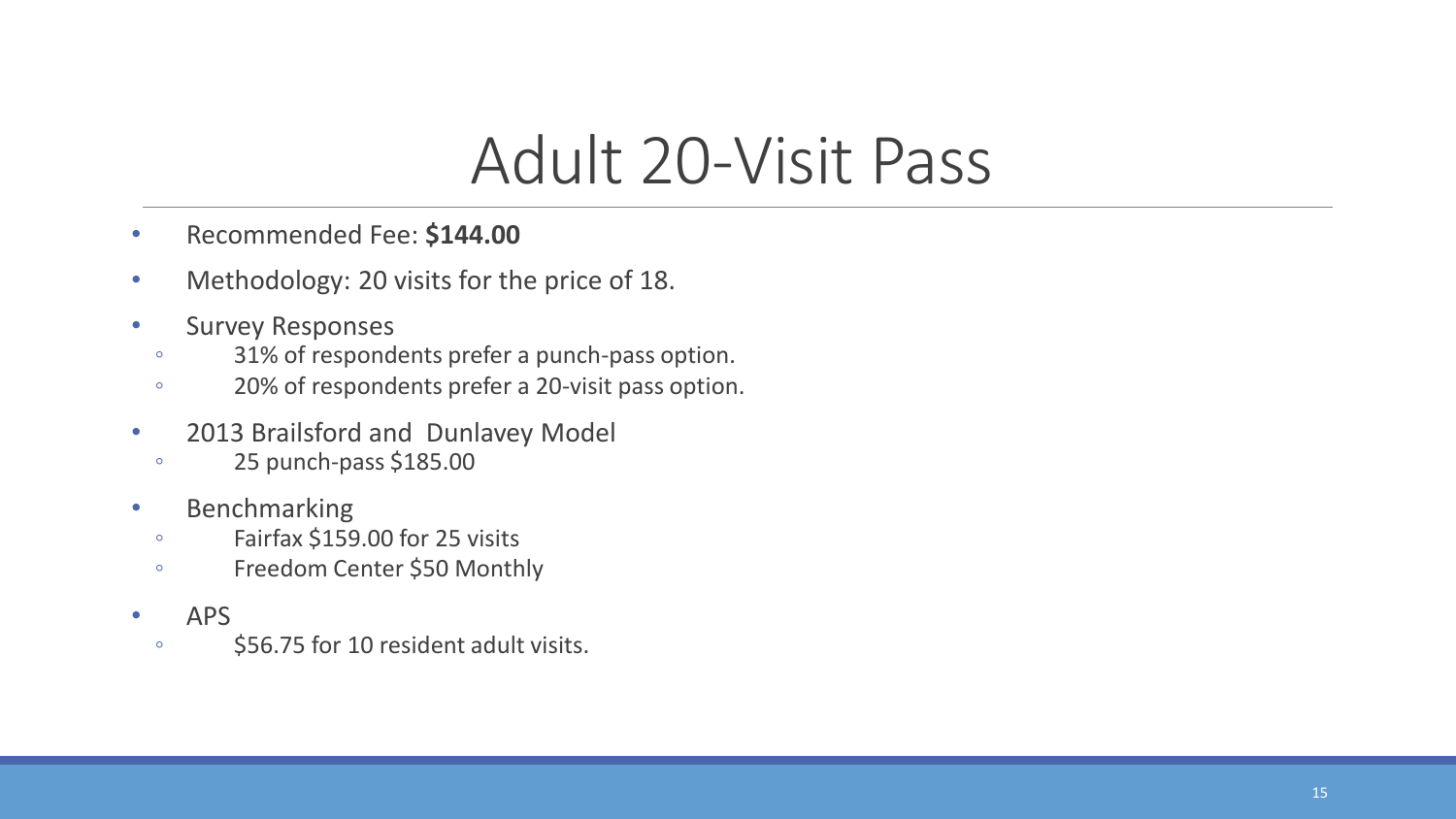#### Adult 1-Month Pass

- Recommended Fee: **\$80.00**
- Methodology: 10 Resident Daily Adult Visits.
- Survey Responses
	- 12% of respondents prefer a monthly pass.
	- 61% of respondents would pay \$40 or more for a monthly pass.
- 2013 Brailsford and Dunlavey Model
	- \$74.00 for Adult Monthly Single Pass (9 visits)
- Benchmarking
	- B&D Model 1-month based on 9.25 monthly visits @ daily rate. \$74
	- Fairfax 1-month based on 7.4 monthly visits @ daily rate. \$74
	- Alexandria 6.25 monthly visits @ daily rate. \$50
	- Freedom Center 5.5 monthly visits @ daily rate \$50
- APS
	- 3-Month Resident Pass \$128.50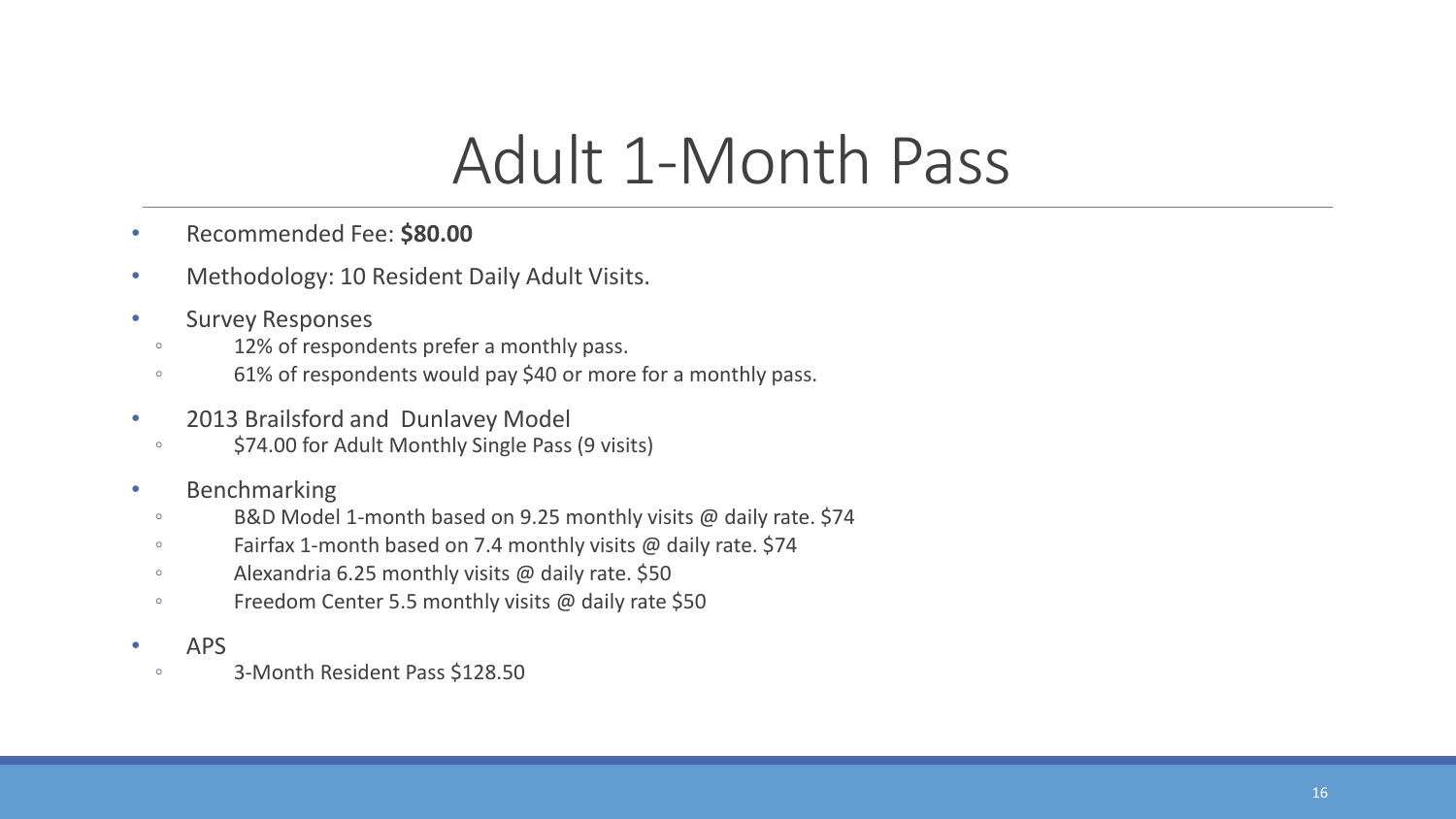# Adult 6-Month Pass

- Recommended Fee: \$**320.00**
- Methodology: 40 Adult Resident Daily Visits
- Survey Responses
	- 61% of respondents would pay \$40 or more monthly for an annual adult pass.
- 2013 Brailsford and Dunlavey Model
	- 6-Month Pass \$365.00 (5 1-month memberships)
- Benchmarking
	- B&D Model based on 45 visits @ daily rate. \$365.00
	- Fairfax based on 36 visits @ daily rate. \$367.00
- APS
	- \$245.70 for Resident 6-month pass.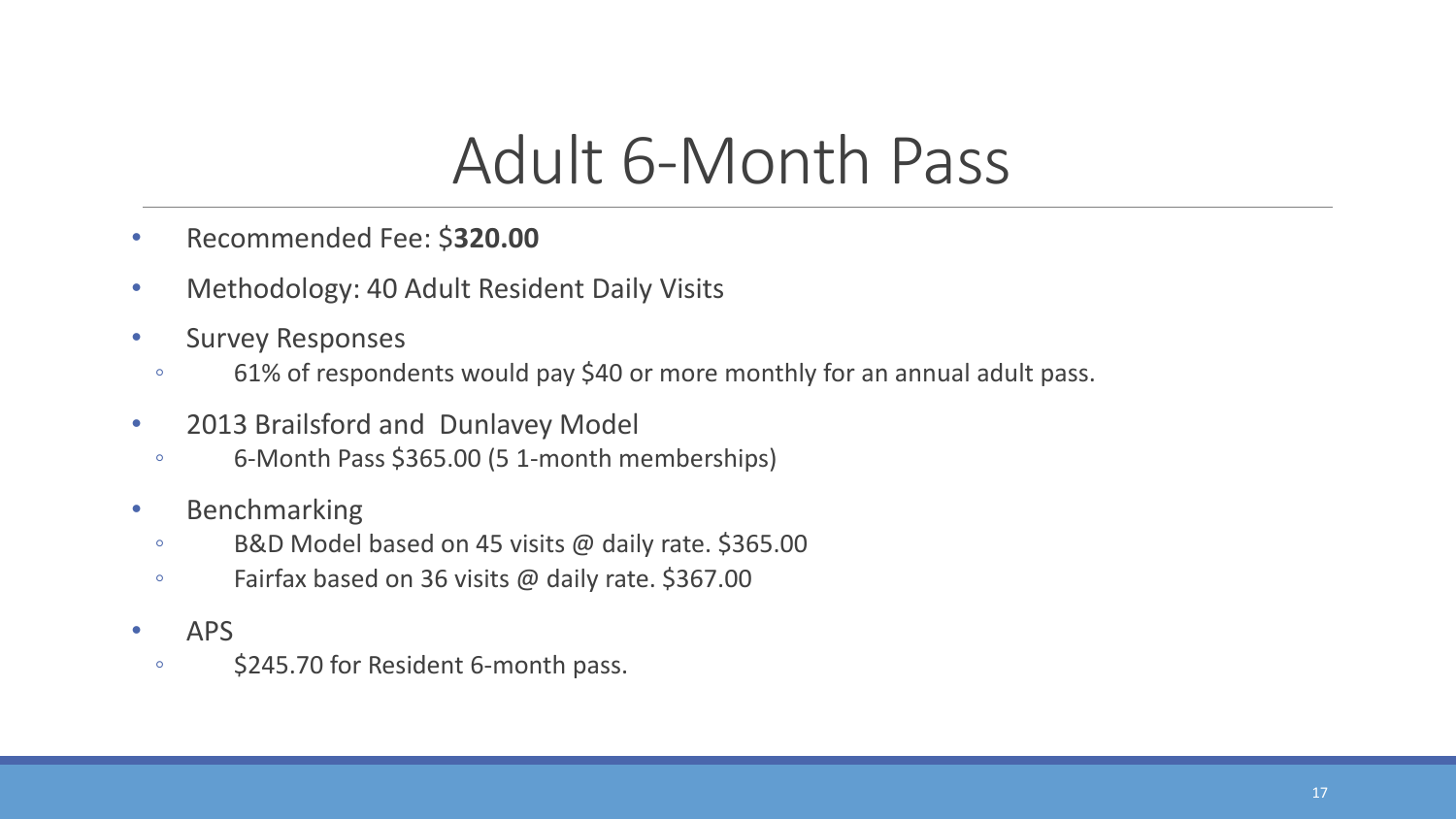#### Adult School-Year Pass

- Recommended Fee: **\$440.00**
- Methodology: 55 Adult Resident Daily Visits.
- Survey Responses
	- $\circ$  N/A
- 2013 Brailsford and Dunlavey Model
	- $\circ$  N/A
- Benchmarking
	- Freedom Center 9-month membership \$450
- APS
- $\circ$  N/A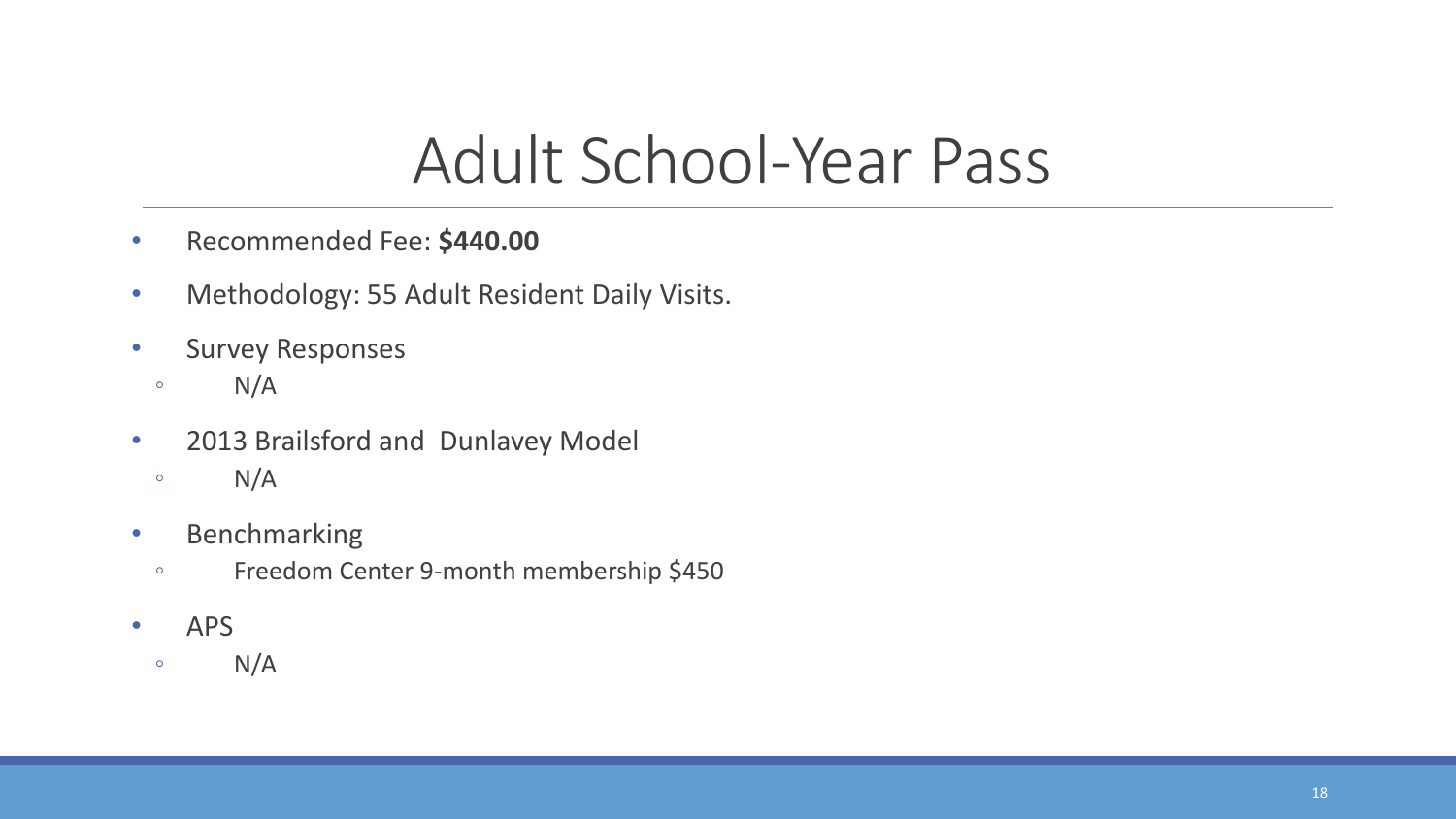### Adult Annual Pass

- Recommended Fee: **\$560.00**
- Methodology: Based on 70 Adult Resident Daily Visits.
- Survey Responses
	- 13% of respondents prefer an Annual Individual Pass.
	- 61% of respondents would pay \$40 or more monthly for an annual adult pass.
- 2013 Brailsford and Dunlavey Model
	- Annual Adult Resident Pass \$560.00
- Benchmarking
	- B&D Model based on 81 annual visits. \$650.
	- Fairfax based on 66 annual visits. \$669.
	- Alexandria based on 56 annual visits. \$450.
- APS
	- \$393.00 for 12 month Adult Annual pass.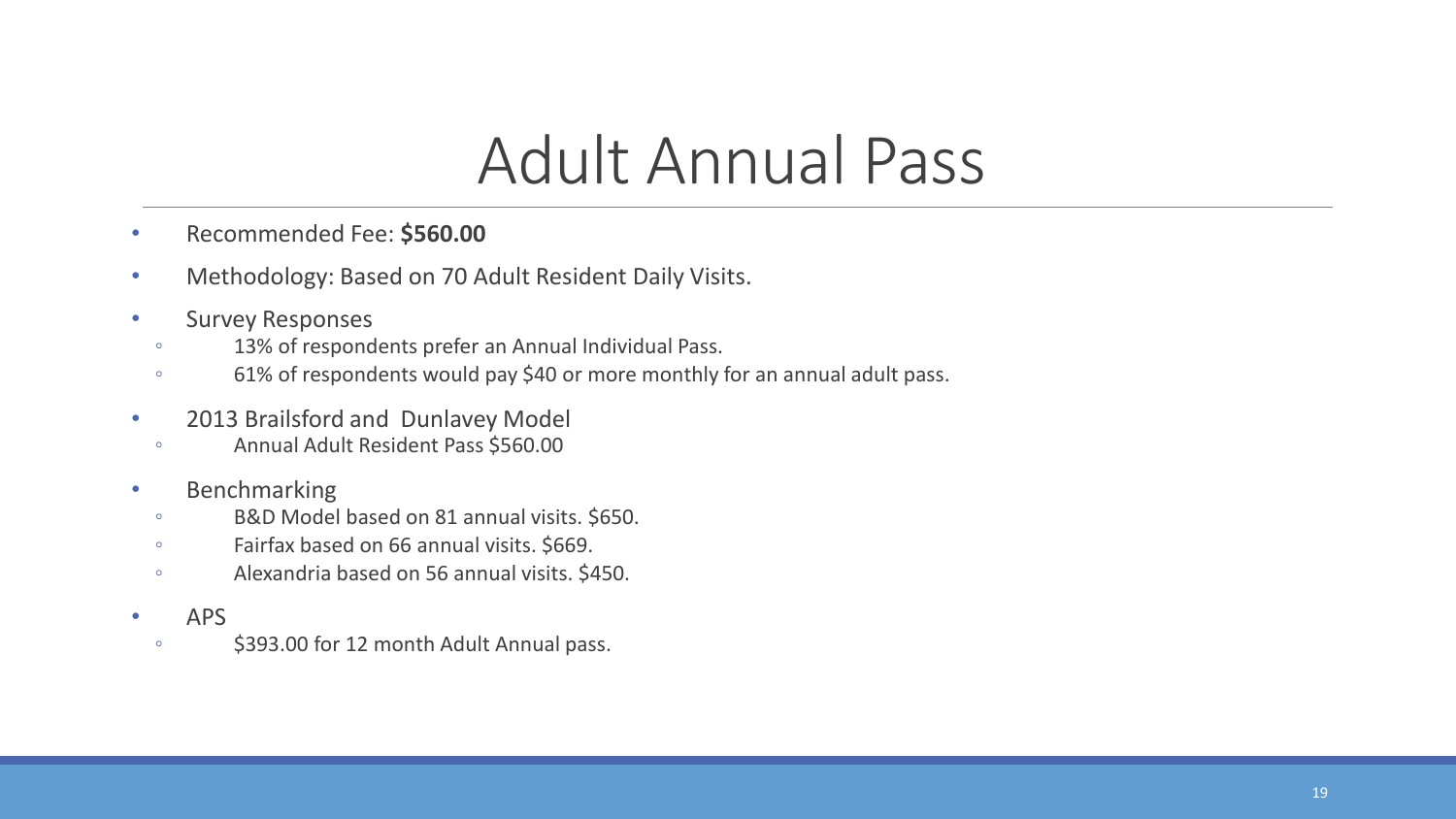# Senior Daily Pass

- Recommended Fee: **\$6.00**
- Survey Responses
	- 76% of respondents would pay \$5.00 or more for a daily Senior Adult Pass.
- 2013 Brailsford and Dunlavey Model
	- \$5.60 for daily Senior Adult Pass
- Benchmarking
	- Alexandria \$6.40 for daily Senior Adult Visit
	- Fairfax \$6.50 for daily Senior Adult Visit
- APS
- \$4.00 daily Senior Adult fee.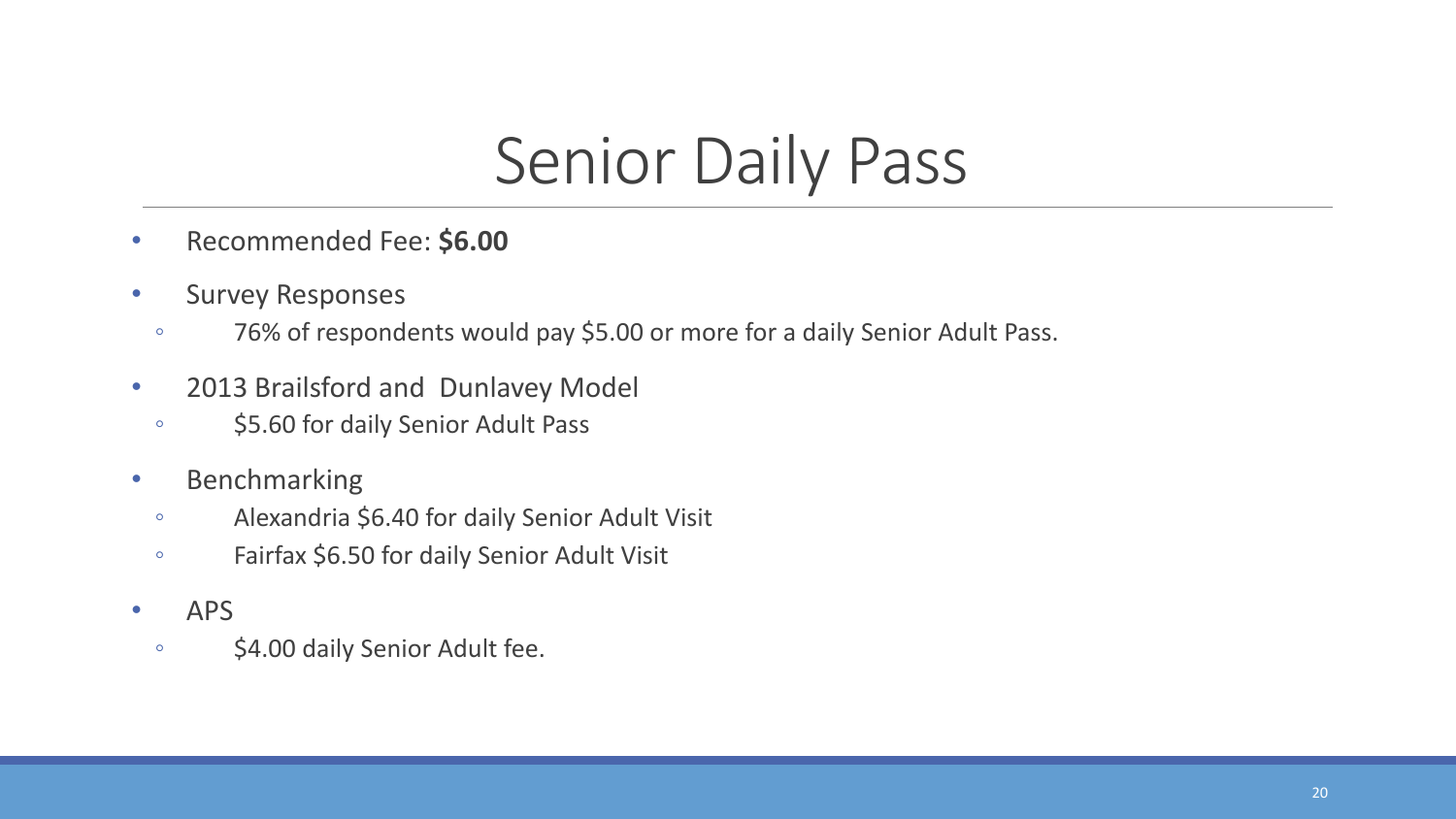### Senior 10-Visit Pass

- Recommended Fee: **\$54.00**
- Methodology: 10 Senior Adult Resident visits for the price of 9.
- Survey Responses
	- 57% of respondents prefer a 10-punch pass
- 2013 Brailsford and Dunlavey Model
	- \$130 for Senior 25-visit pass.
- Benchmarking
	- Fairfax 25 pass \$147
	- Montgomery County \$25 pass \$125
- APS
	- \$36.00 for 10 Senior Adult Visits.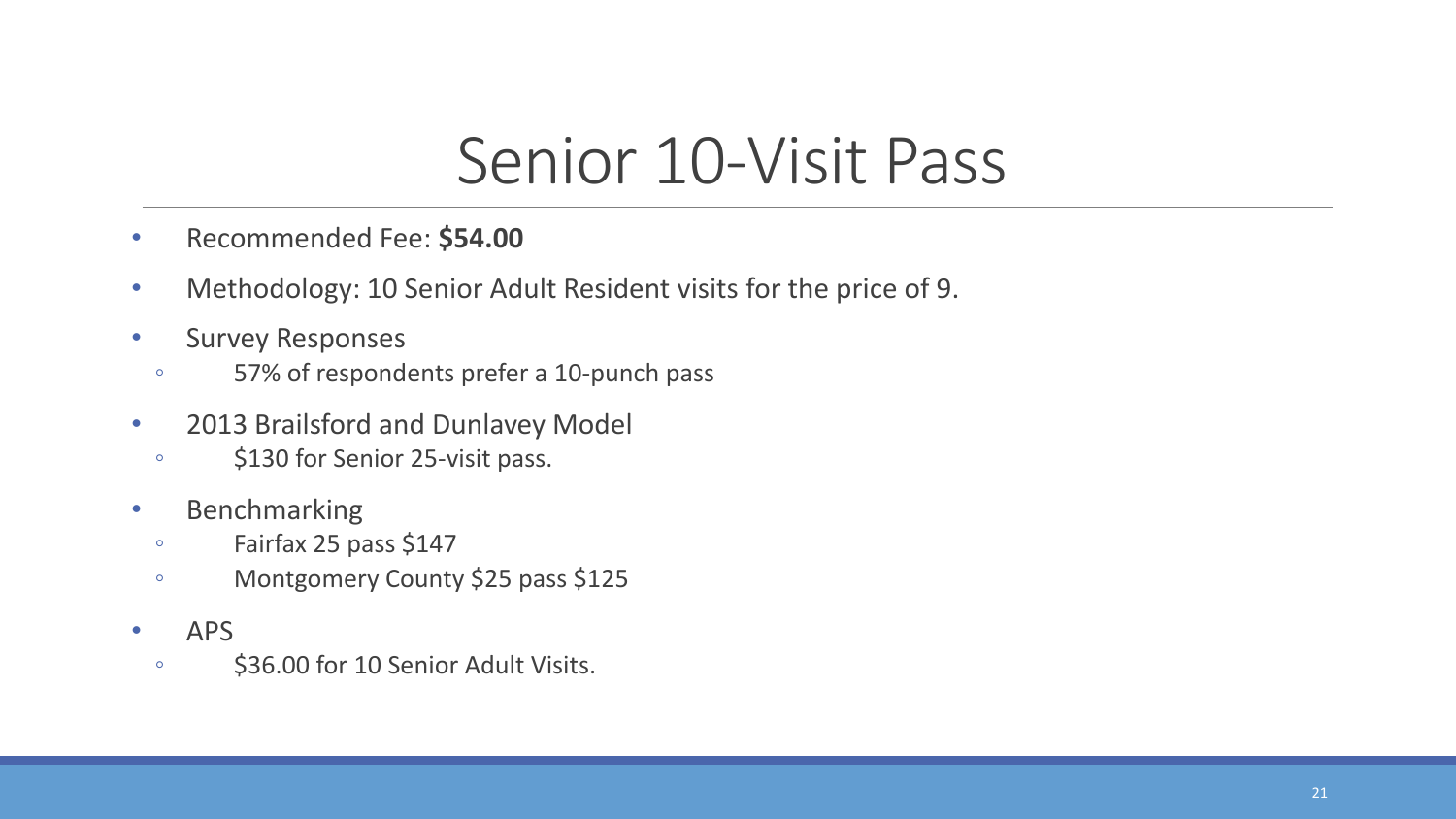### Senior 20-Visit Pass

- Recommended Fee: **\$108.00**
- Methodology: 20 Senior Adult Resident visits for the cost of 18.
- Survey Responses
	- 31% of respondents prefer a punch-pass option.
	- 20% of respondents prefer a 20-visit pass option.
- 2013 Brailsford and Dunlavey Model
	- \$130 for 25 visit pass
- Benchmarking
	- $\circ$  N/A
- APS
- $\circ$  N/A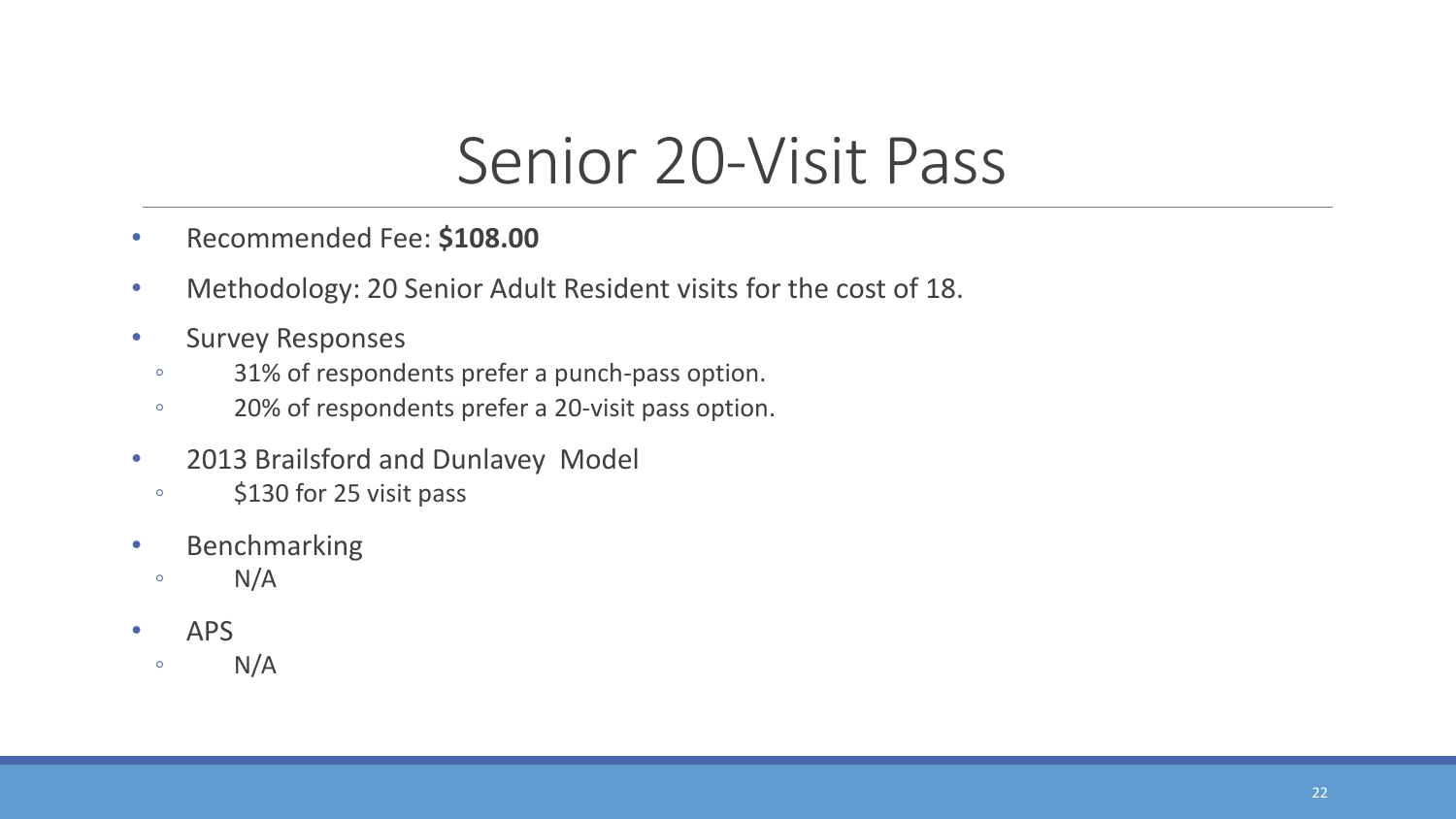#### Senior 1-Month Pass

- Recommended Fee: **\$60.00**
- Methodology: 10 Senior Adult Resident Daily Visits.
- Survey Responses
	- 12% of respondents prefer a monthly pass
- 2013 Brailsford and Dunlavey Model
	- $\degree$  \$52.00
- Benchmarking
	- B&D Model 1-month based on 9.25 monthly visits @ daily rate.
	- Fairfax 1-month based on 7.4 monthly visits @ daily rate.
	- Alexandria 6.25 monthly visits @ daily rate.
	- Freedom Center 5.5 monthly visits @ daily rate
- APS
	- $\circ$  N/A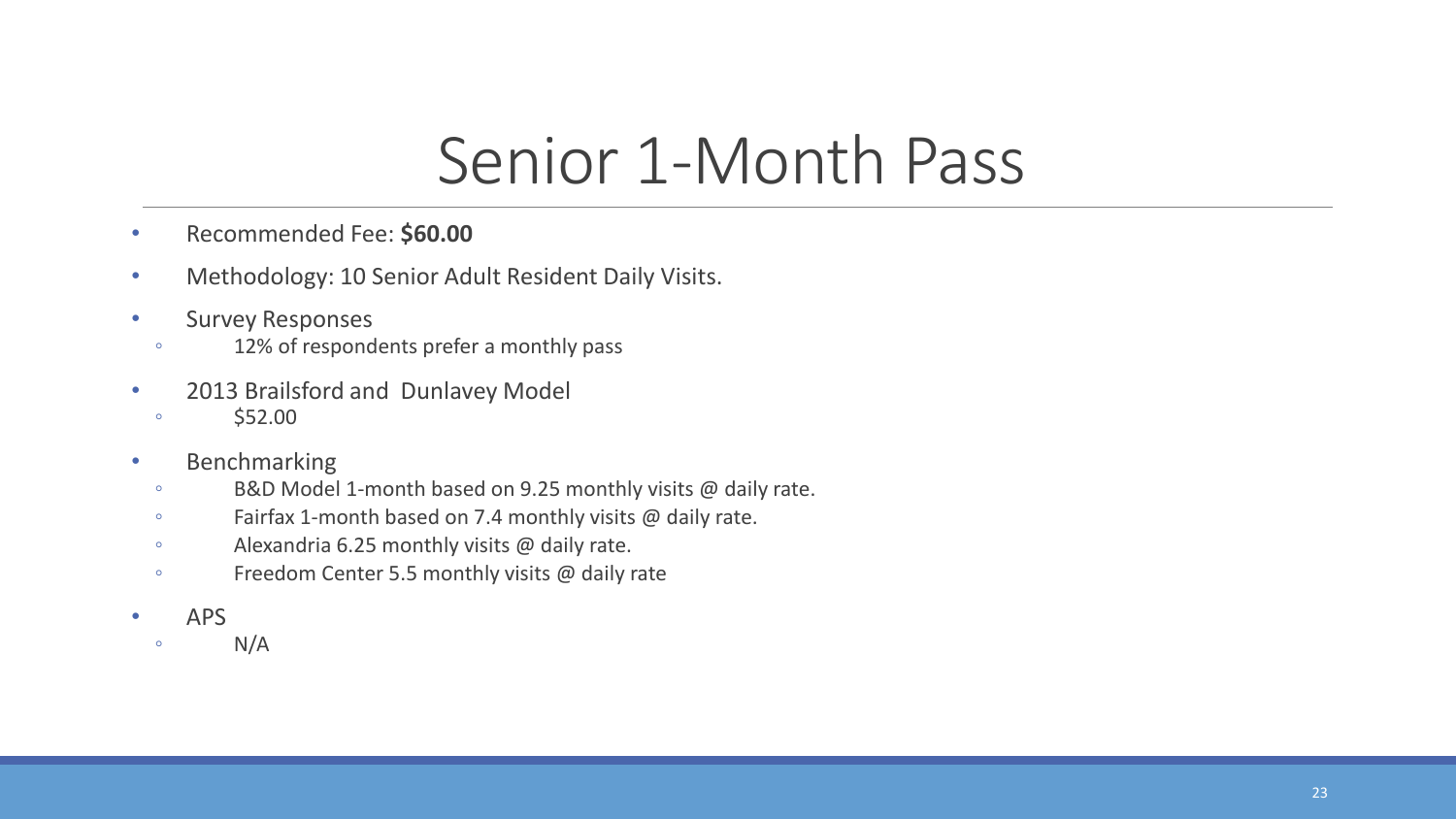### Senior 6-Month Pass

- Recommended Fee: **\$240.00**
- Methodology: 40 Senior Adult Resident Visits.
- Survey Responses
	- 61% of respondents would pay \$40 or more monthly for an annual adult pass
- 2013 Brailsford and Dunlavey Model
	- $\degree$  \$255.00
- Benchmarking
	- Fairfax based on 36 visits @ daily rate. \$341
- APS
	- \$156.00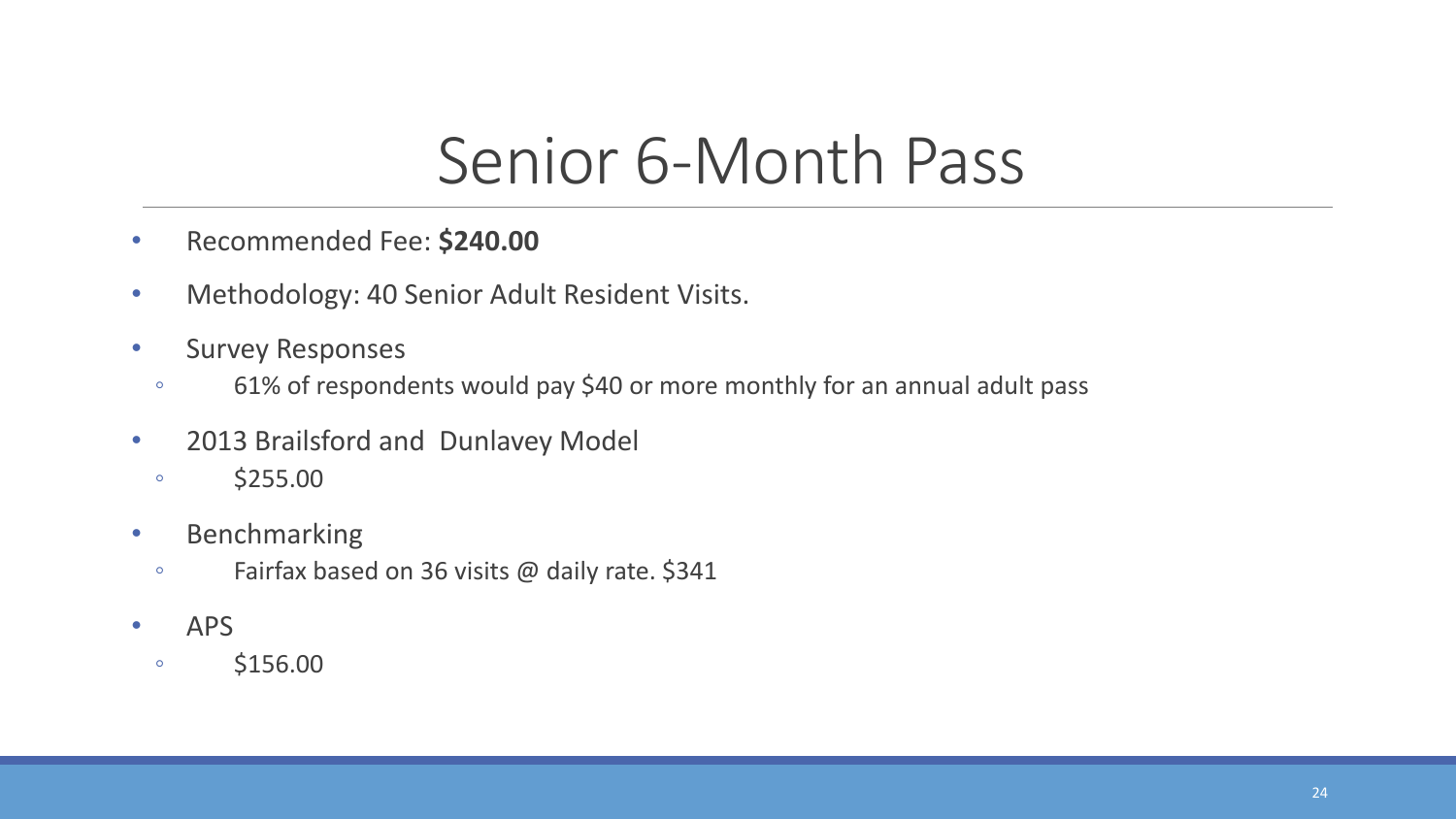#### Senior School-Year Pass

- Recommended Fee: **\$330.00**
- Methodology: 55 Senior Adult Resident Daily Visits
- Survey Responses:
	- 13% of respondents prefer an annual individual pass
	- 16% of respondents prefer an annual family pass
- 2013 Brailsford and Dunlavey Model:
- $\circ$  N/A
- Benchmarking
- $\circ$  N/A
- APS
- $\circ$  N/A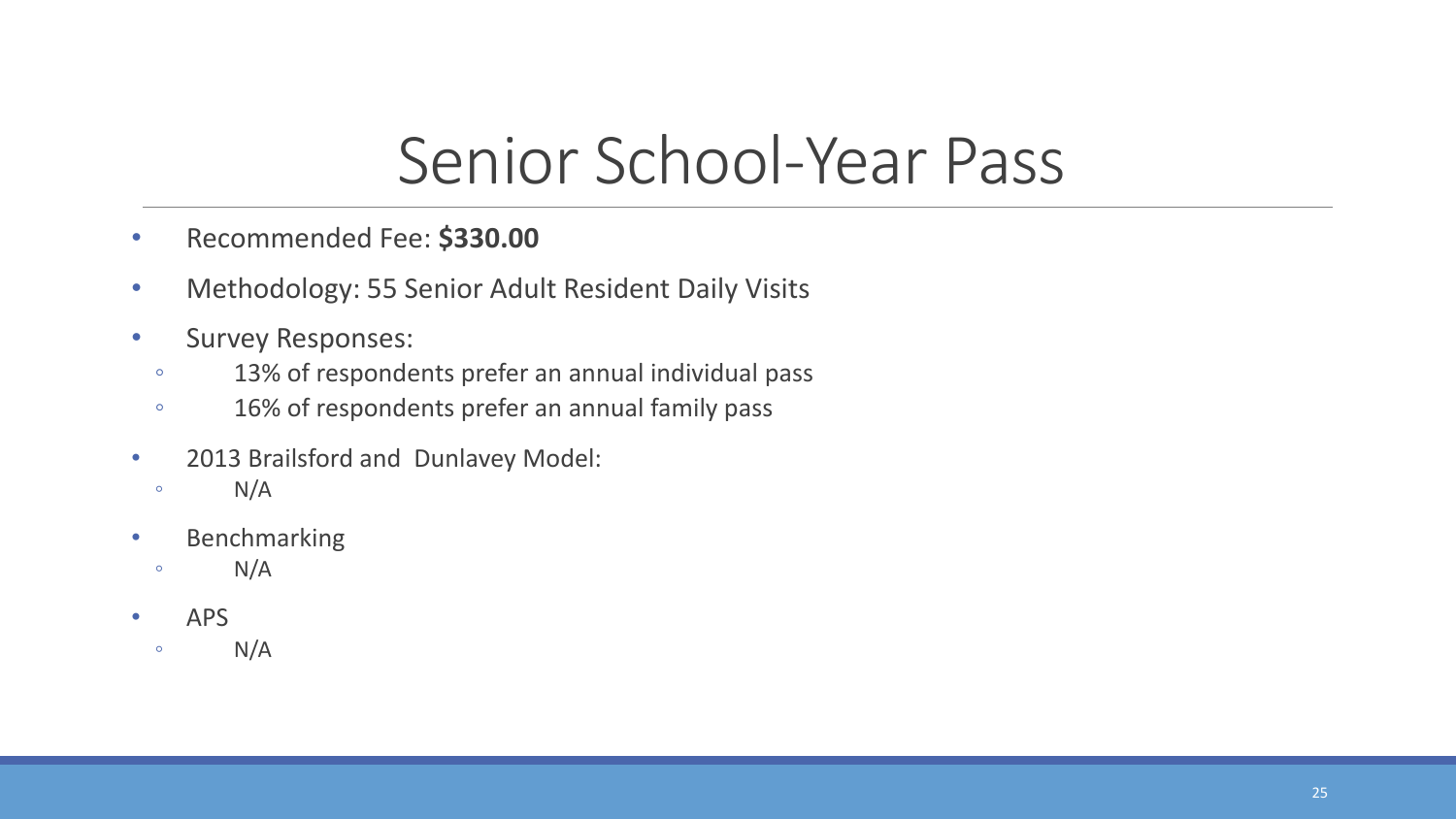### Senior Annual Pass

- Recommended Fee: **\$420.00**
- Methodology: Based on 70 Senior Adult Resident Rate Visits
- Survey Responses
	- 13% of respondents prefer an Annual Individual Pass.
	- 61% of respondents would pay \$40 or more monthly for an annual adult pass.
- 2013 Brailsford and Dunlavey Model
	- \$455 for Annual Senior Adult Pass
- Benchmarking
	- B&D Model based on 81 annual visits.
	- Fairfax based on 66 annual visits. \$622.
	- Alexandria based on 56 annual visits.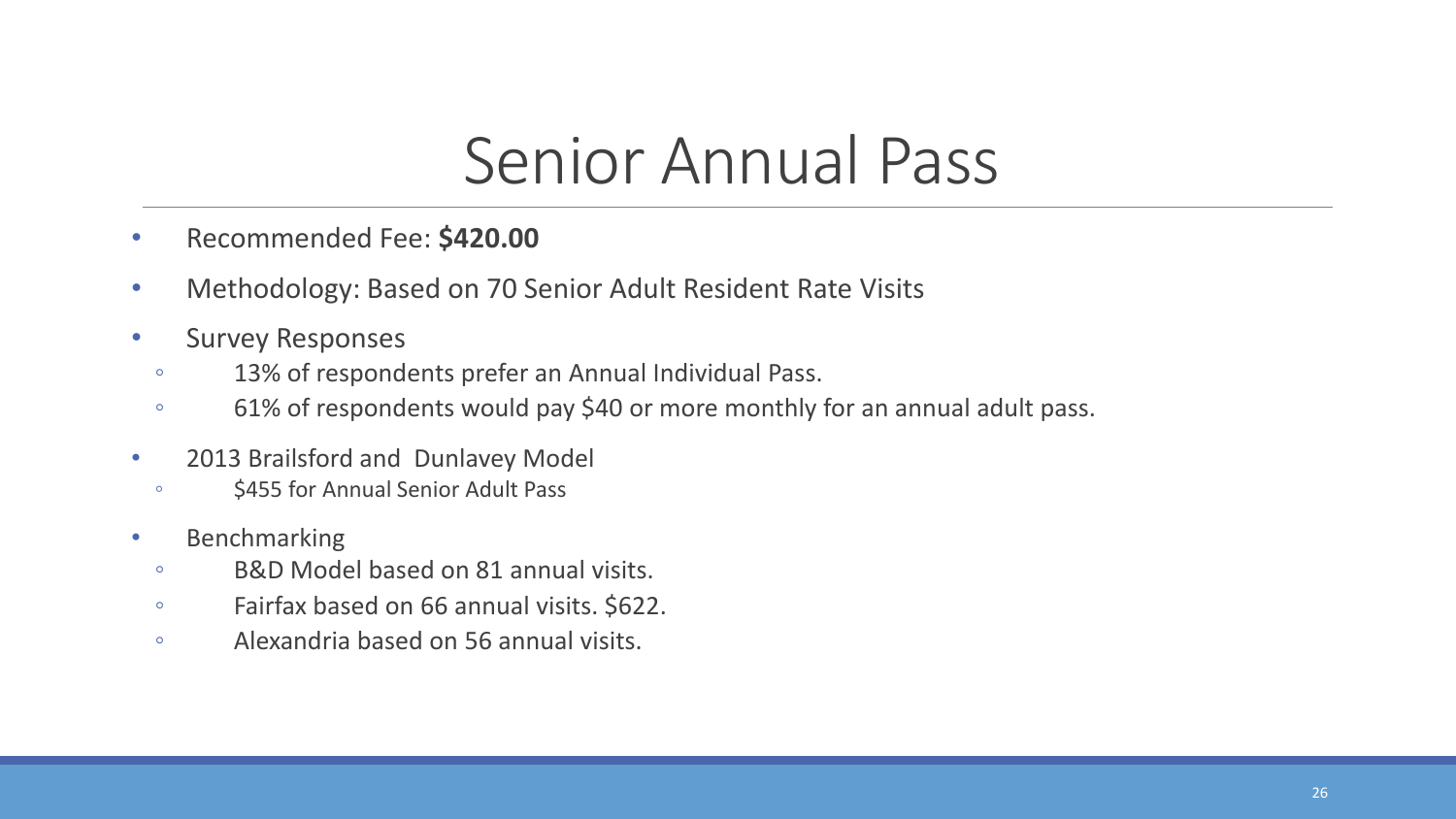# Family Passes

- Recommended Fee: **\$23.00**
- Methodology
	- 2 Adult Daily Passes \$16.00
	- 2 Child Daily Passes \$10.00
	- \$3.00 Discount
- Survey Responses
- Benchmarking
	- Freedom Center 2 Adult and 2 Child \$16.00
- Benchmarking
	- Freedom Center 2 Adult and 2 Child \$16.00
	- NOVA Parks
	- Family of two R \$155/ NR \$175
	- Family of three R \$225/ NR \$255
	- Family of Four R \$295/ NR \$335
	- Family of Five R \$365/ NR \$415
- Fairfax
	- 1 month \$137.00
	- 6 months \$683
	- Annual \$\$1,249
	- 2 Adults and up to 10 Children in household account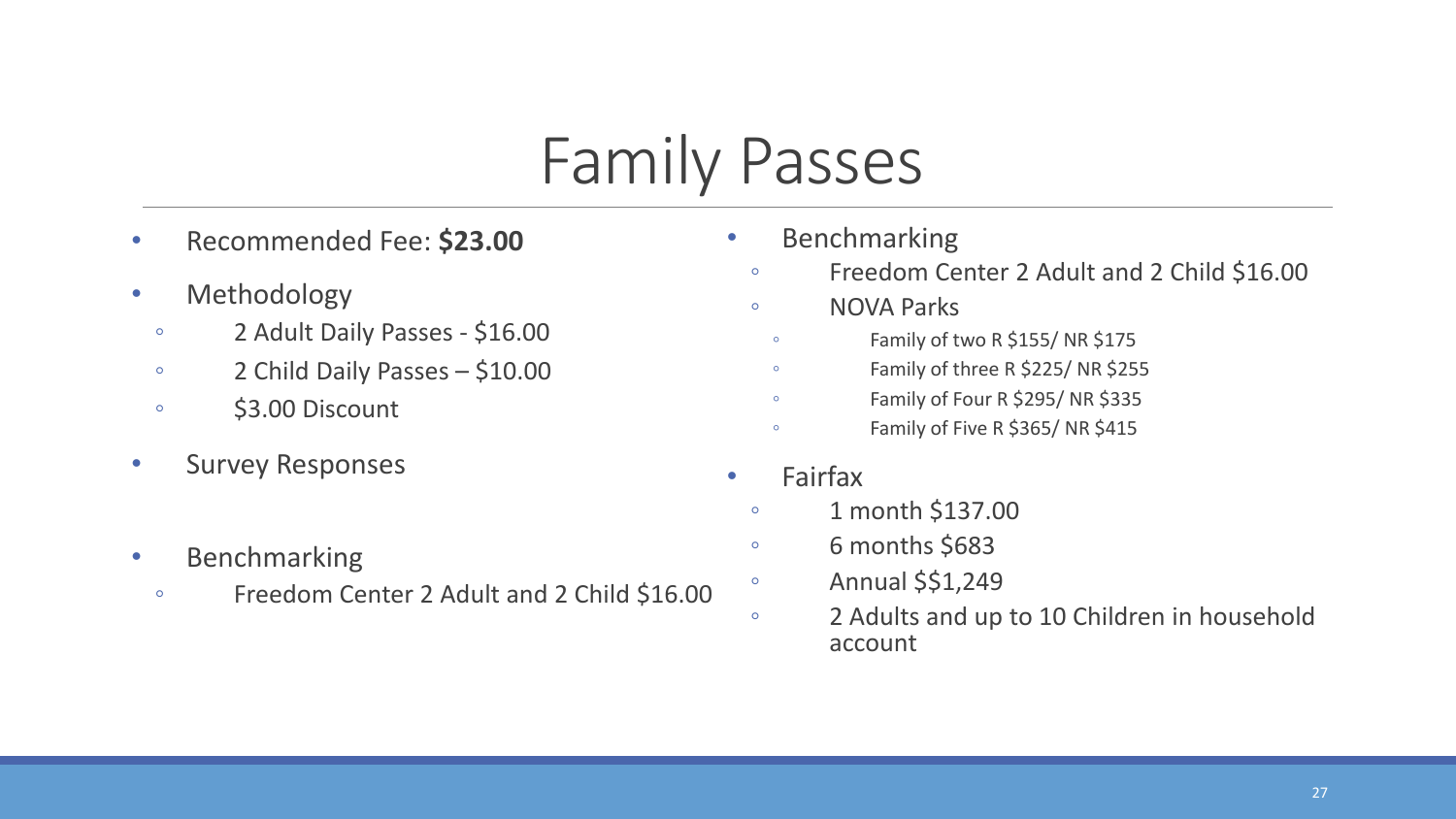# Matinee Daily Pass

- Recommended Daily Fee: **\$5.00**
- Methodology:
	- Applies to Children, Adults, and Seniors
	- Only Applies to Daily Fee
	- $\degree$  Weekdays 11:00 am 4:00 pm
- Benchmarking
	- Freedom Center \$35.00 monthly/\$420.00 yearly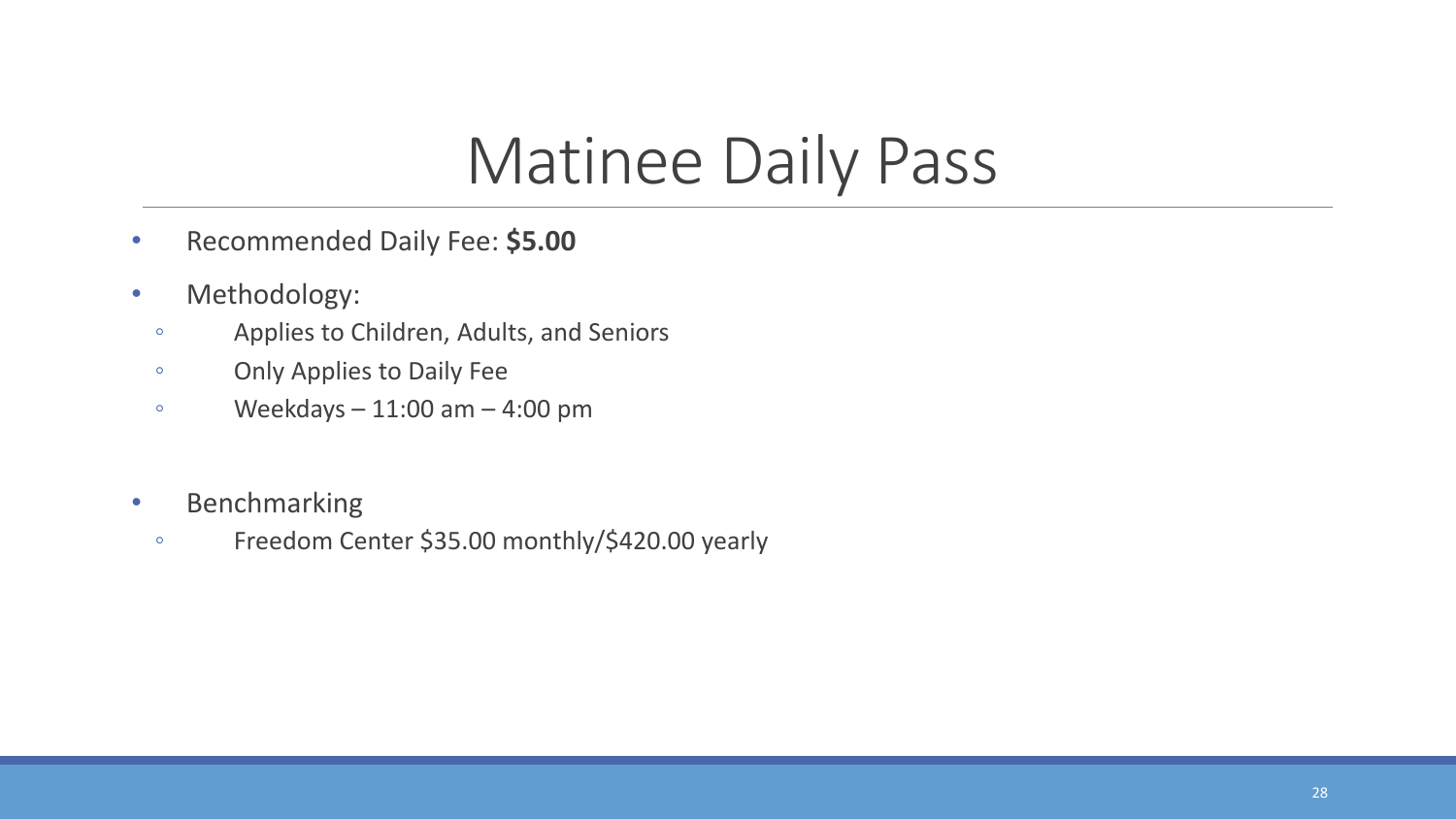#### Non-Resident Surcharge

- Potential Options
	- 25% Increase
	- 30% Increase
	- 35% Increase
- Fairfax Benchmark

| <b>Pass Type</b>    | <b>R</b> Daily    | <b>NR</b><br><b>Daily</b> | <b>R1</b><br><b>Month</b> | <b>NR1 Month</b> | R 6 Month | <b>NR 6 Month</b> | R 12 Month | <b>NR12</b><br><b>Month</b> |
|---------------------|-------------------|---------------------------|---------------------------|------------------|-----------|-------------------|------------|-----------------------------|
| <b>Adult Single</b> | \$10.00           | \$12.50                   | \$74                      | \$104            | \$367     | \$524             | \$669      | \$957                       |
| Senior Single       | \$6.50            | \$10.50                   | \$69                      | \$104            | \$341     | \$524             | \$622      | \$957                       |
| Family              | \$20.00<br>$\ast$ | \$34.00<br>$\ast$         | \$137                     | \$195            | \$683     | \$975             | \$1,249    | \$1,785                     |

\*1-2 adults, up to 4 children, total of 5 related individuals.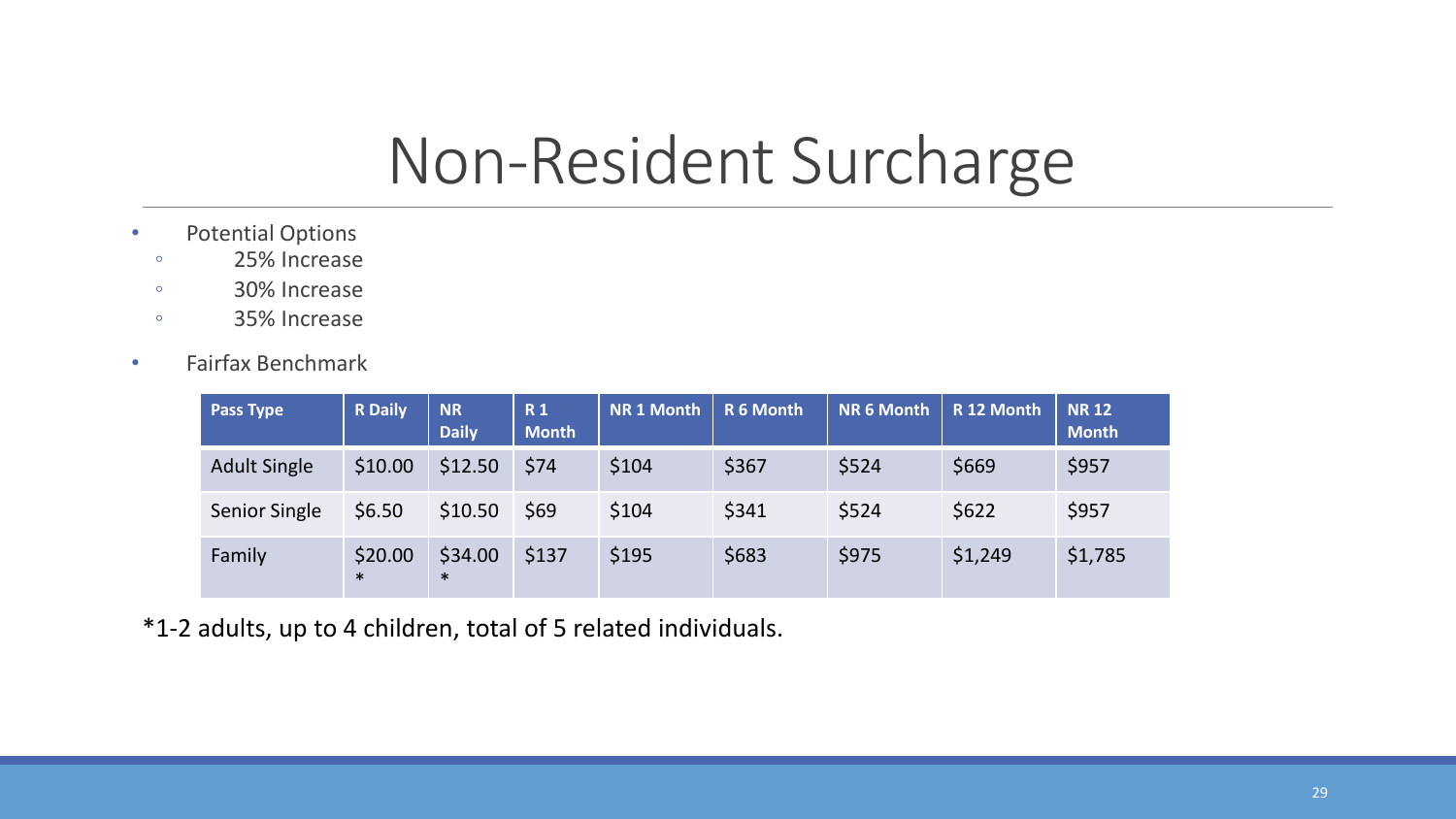# Charge Objective #3

• Make recommendations for membership reciprocity between the Arlington Public School pools, and the Long Bridge Aquatics and Fitness Center.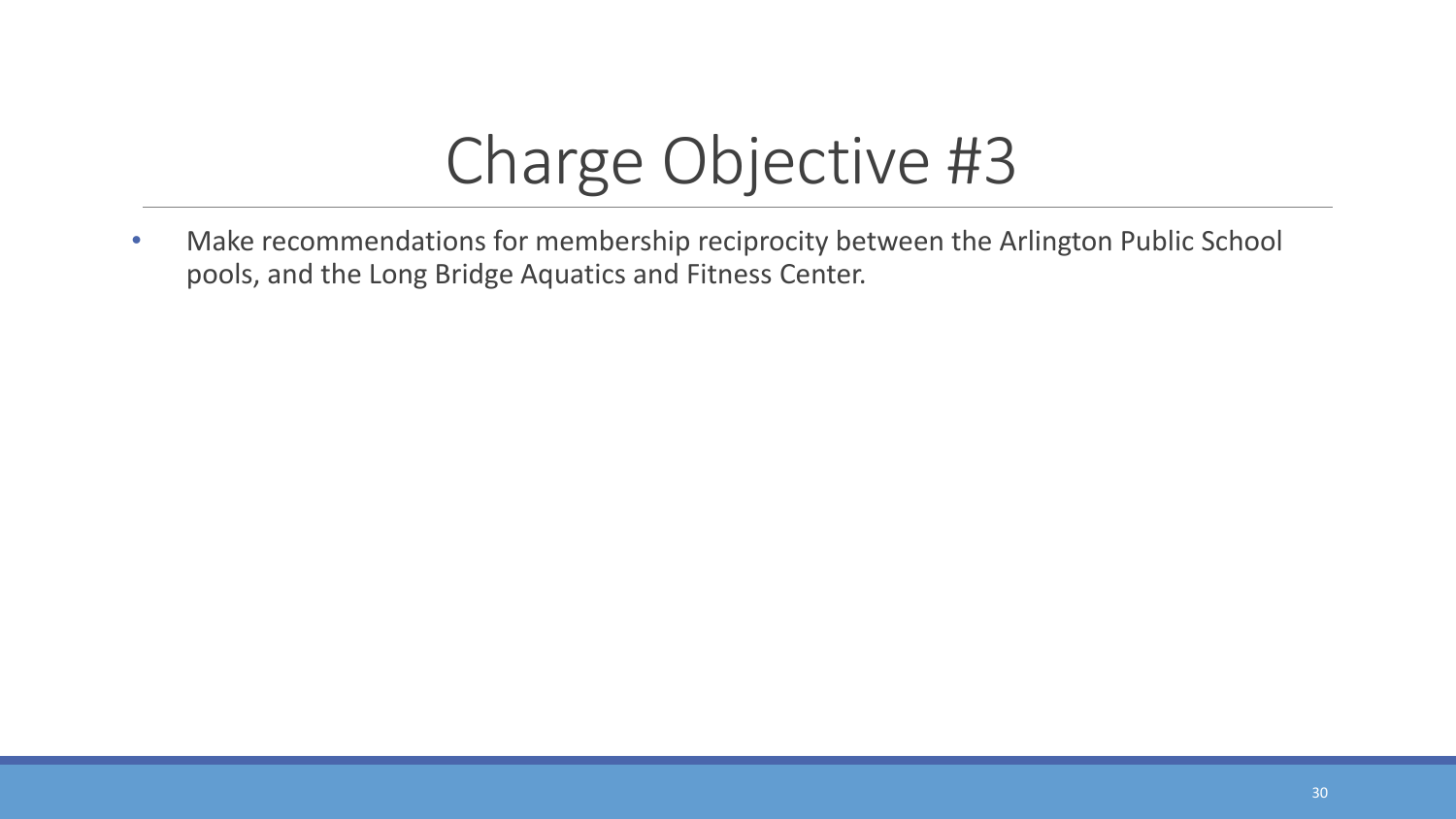# Charge Objective #4

• Make recommendations for membership reciprocity between existing DPR memberships including fitness memberships, and Office of Senior Adult Program memberships.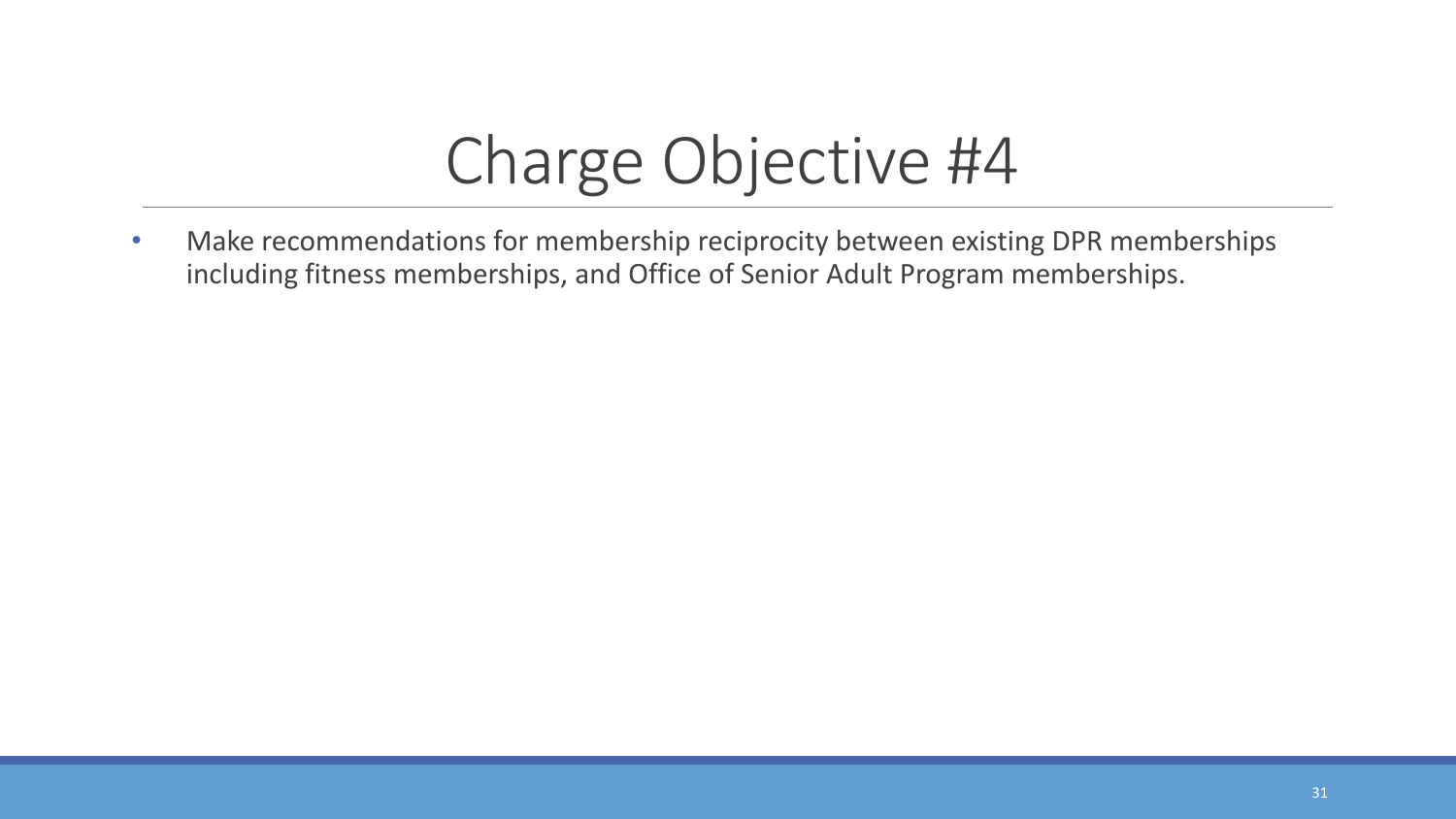# Final Report Recommendations

- Section I. Introduction and Working Group Charge
- Section II. Background on Department of Parks and Recreation Fees and Philosophy
- Section III. Statistically Valid Survey Results
- Section IV. Web Based Survey Results
- Section V. Fee Recommendations